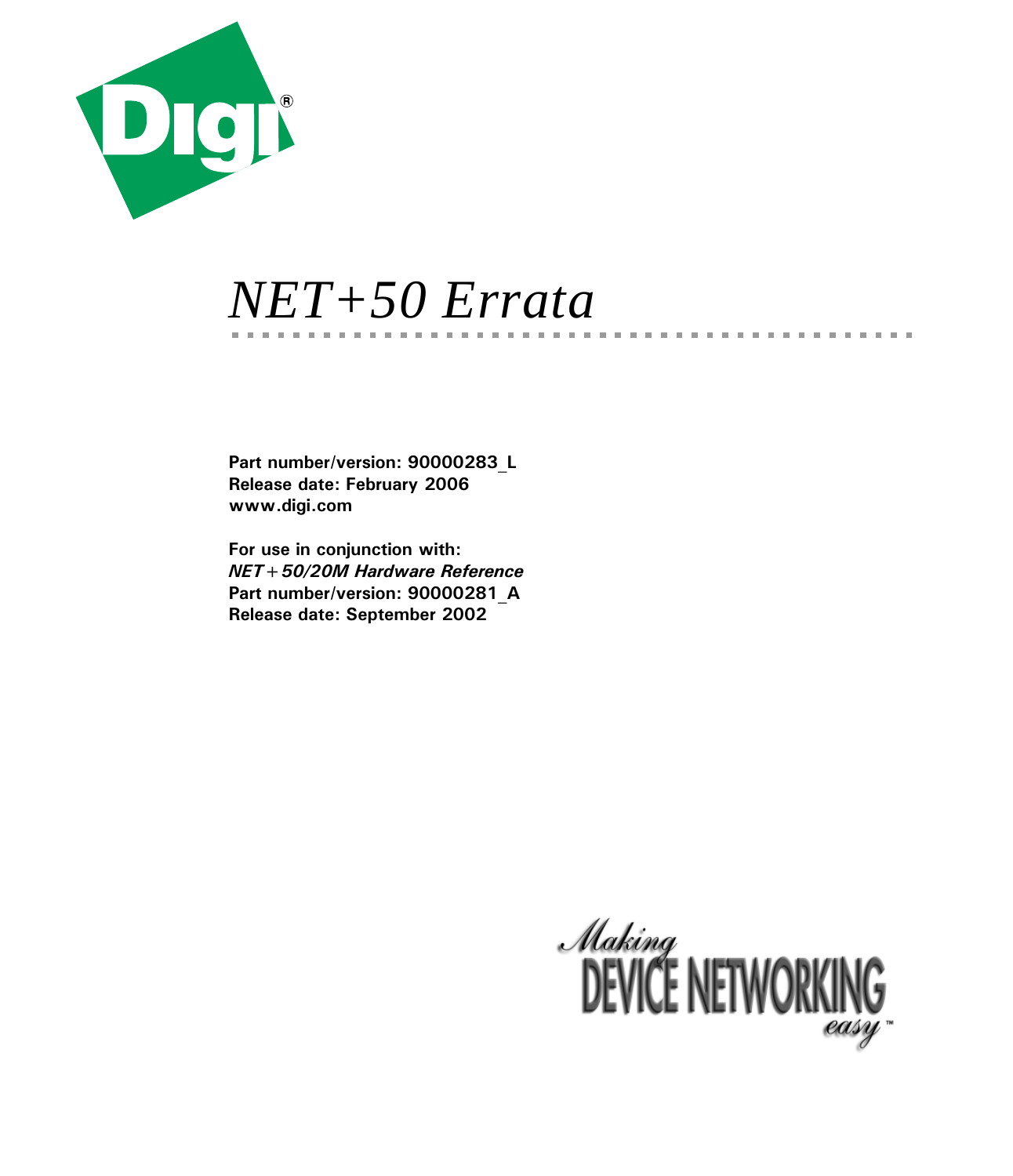©2002-2006 Digi International Inc. Printed in the United States of America. All rights reserved.

Digi, Digi International, the Digi logo, the Making Device Networking Easy logo, NetSilicon, a Digi International Company, NET+, NET+OS and NET+Works are trademarks or registered trademarks of Digi International, Inc. in the United States and other countries worldwide. All other trademarks are the property of their respective owners.

Information in this document is subject to change without notice and does not represent a commitment on the part of Digi International.

Digi provides this document "as is," without warranty of any kind, either expressed or implied, including, but not limited to, the implied warranties of, fitness or merchantability for a particular purpose. Digi may make improvements and/or changes in this manual or in the product(s) and/or the program(s) described in this manual at any time.

This product could include technical inaccuracies or typographical errors. Changes are made periodically to the information herein; these changes may be incorporated in new editions of the publication.

**Digi International 11001 Bren Road East Minnetonka, MN 55343 U.S.A. United States: +1 877 912-3444 Other locations: +1 952 912-3444 Fax: +1 952 912-4960 www.digi.com/support www.digi.com**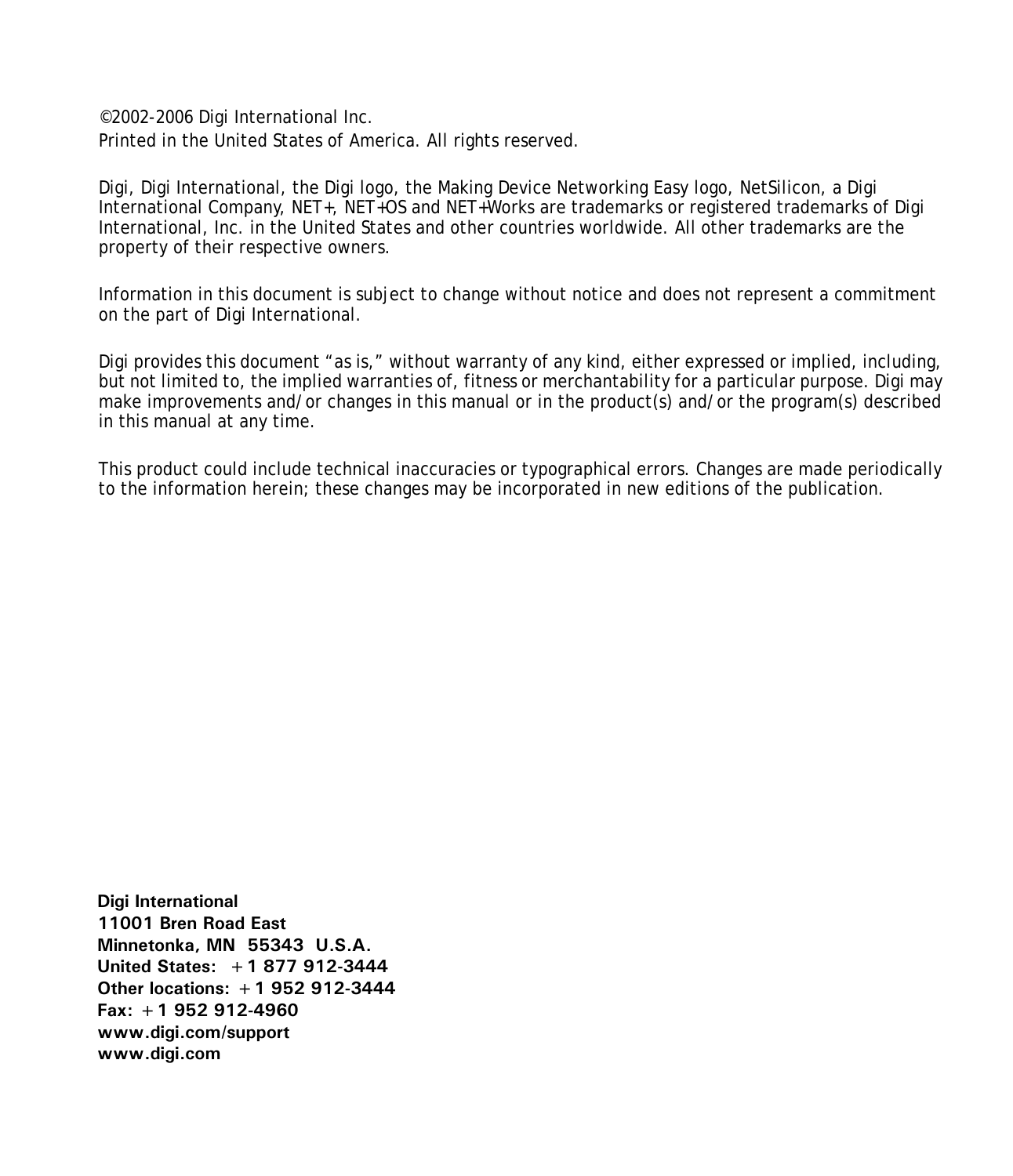# *Contents*

| CPU cache control does not operate with debugger interface  5        |  |
|----------------------------------------------------------------------|--|
| CPU module mixed cache and internal RAM operation  5                 |  |
|                                                                      |  |
|                                                                      |  |
| EFE module ERXBAD filters packets dribble nibble errors 6            |  |
|                                                                      |  |
|                                                                      |  |
|                                                                      |  |
|                                                                      |  |
|                                                                      |  |
| SER module THALF indicator failure writing BYTES/HWORDS  9           |  |
|                                                                      |  |
|                                                                      |  |
|                                                                      |  |
| Incorrect description of the TPRE bit operation in the Hardware      |  |
|                                                                      |  |
|                                                                      |  |
| Multiple register store instruction fails to complete 13             |  |
| The Hardware Reference does not correctly describe the SIZE field in |  |
| the DMA Control register (bits 17 and 16 in 0xFF900XXX)  13          |  |
| System bus interface pins require external pullup  15                |  |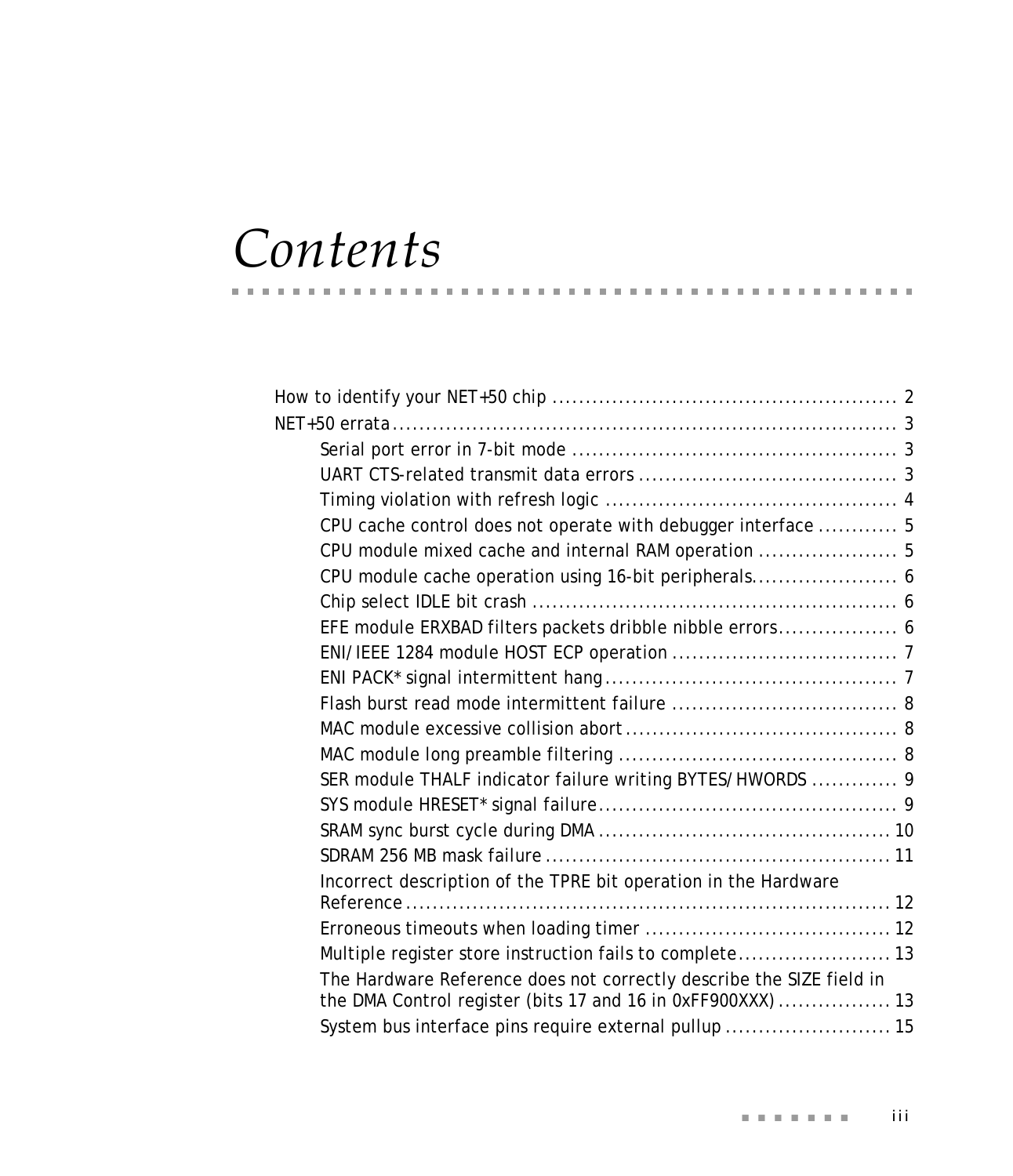| Receive ENI FIFO erroneously signals that it is always ready to |  |
|-----------------------------------------------------------------|--|
|                                                                 |  |
|                                                                 |  |
|                                                                 |  |
|                                                                 |  |
|                                                                 |  |
| Error in ENI notation for FIFO Mask/Status register 19          |  |
|                                                                 |  |
|                                                                 |  |
|                                                                 |  |
|                                                                 |  |
|                                                                 |  |
|                                                                 |  |
|                                                                 |  |
|                                                                 |  |
|                                                                 |  |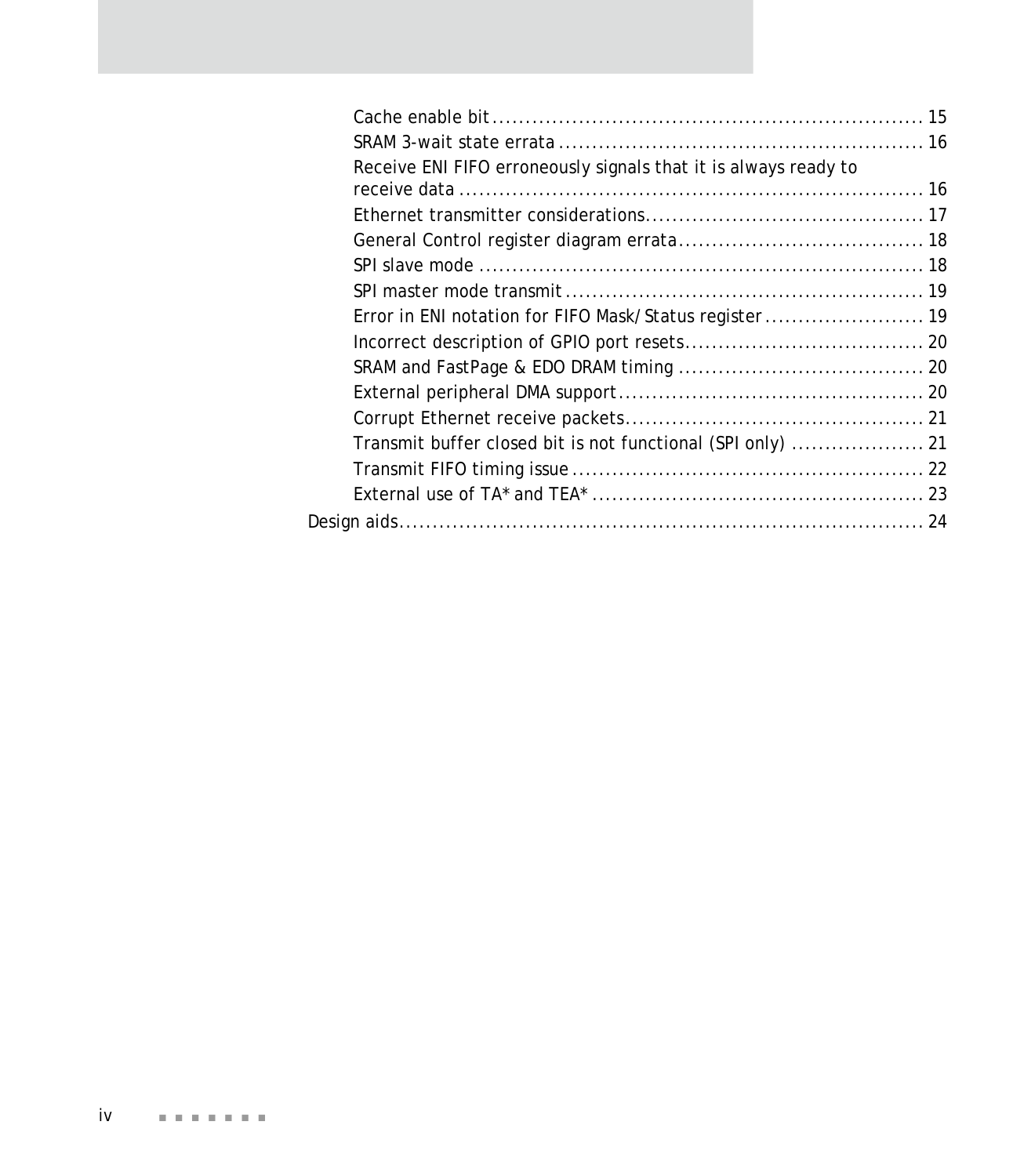**CONTRACTOR** 

# *NET+50 Errata*

. . . . . . . . . . .

**CONTRACTOR** 

 $\Gamma$  his document contains information about NET+50 chip issues.

m. m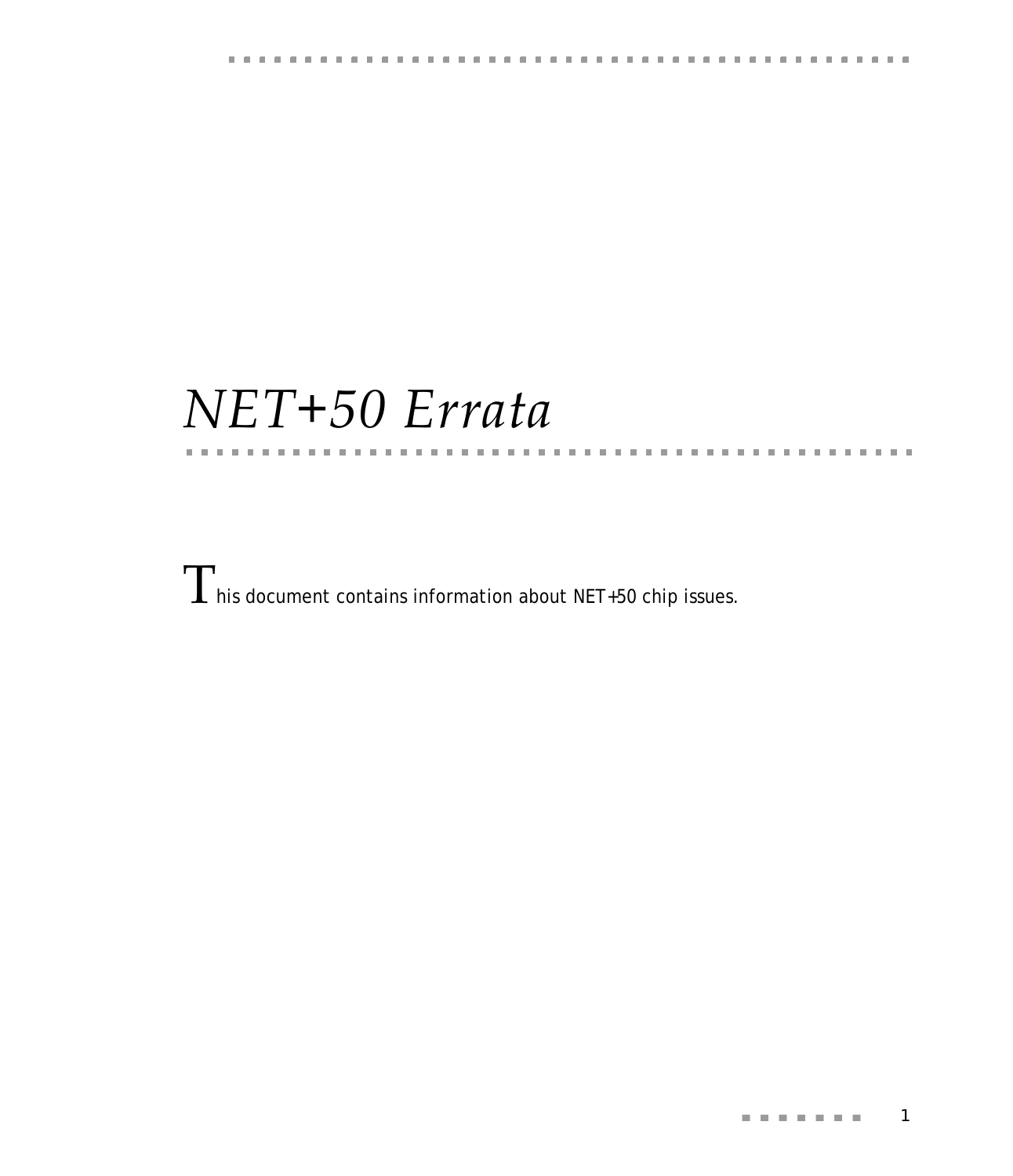# <span id="page-5-0"></span>**How to identify your NET+50 chip**

the control of the control

The NET+50 is provided in two versions, each with its own part number:

 $\alpha$  $\mathbf{u}$  $\sim 100$  km s  $^{-1}$   $\label{eq:3.1} \mathcal{M}=\mathcal{M}=\mathcal{M}=\mathcal{M}=\mathcal{M}=\mathcal{M},$ 

 $\mathbf{0}$  ,  $\mathbf{0}$  ,  $\mathbf{0}$ 

**BGA package**

- 0137003 Pb-based; last sold in September 2003
- 0137003LF RoHS-compliant since September 2003

**PQFP package**

- 0136993LF Pb-free; last sold in May 2005
- 1136993 RoHs-compliant since May 2005

The part number appears on the surface of the chip.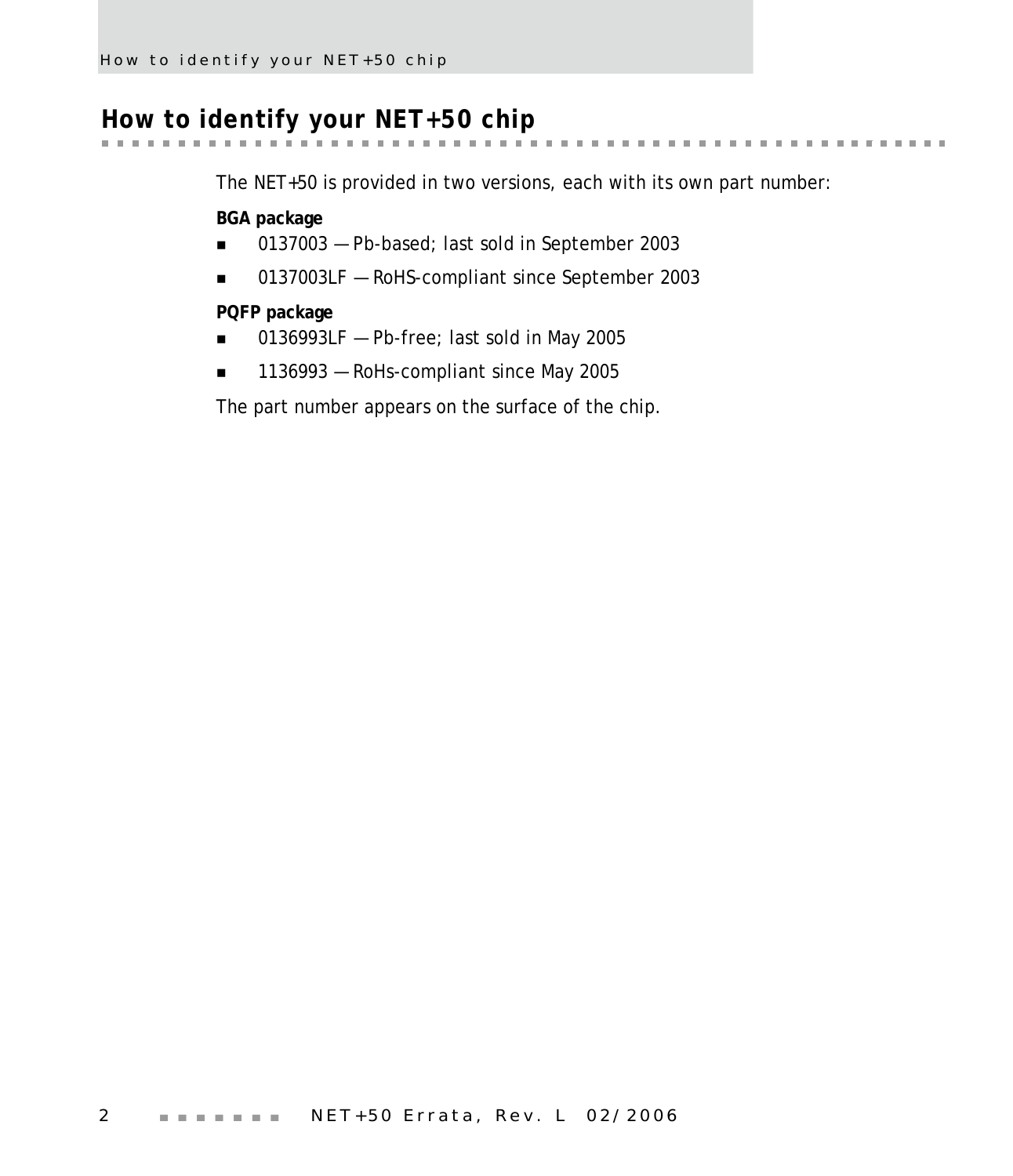# <span id="page-6-0"></span>**NET+50 errata**

The next sections describe the known errata for the NET+50 chip. Each section describes the problem, and in most cases, provides a workaround.

<span id="page-6-1"></span>

# **Serial port error in 7-bit mode**

The NET+50's serial ports do not function correctly when configured in the 7-bit mode. The 7-bit transmitter will transmit 8-bit data, and the data in the receive buffer will be incorrect. The other modes — 8-bit, 6-bit, and 5-bit — all function correctly.

# *Workaround*

None. Use the 8-bit, 6-bit, or 5-bit modes only.

<span id="page-6-2"></span>

# **UART CTS-related transmit data errors**

A problem occurs when the CTS flow control signal is de-asserted during the BCLK that begins processing a new character. This problem causes the previous character to be re-transmitted instead of getting the next character from the transmit FIFO.

# *Software workarounds*

- Modify these bits in Serial Channel Control register A:
	- Set the CTSTX bit (bit 23) to 0 to disable hardware-controlled CTSTX.
	- Set the ERXCTS bit (bit 4) to enable the software CTS signal change interrupt.
	- Update the serial transmit ISR to handle the CTS signal change.
- Non-DMA mode: Because FIFO can hold up to eight lines of 4 bytes each, the maximum skid rate will be 32 characters.
- To reduce the maximum skid rate to eight characters, the software is changed to write 1 byte in each line.
- In DMA mode, the skid rate can be up to the number of bytes transmitted in 1 tick.
- The serial monitor thread is changed to handle the missing CTS interrupt.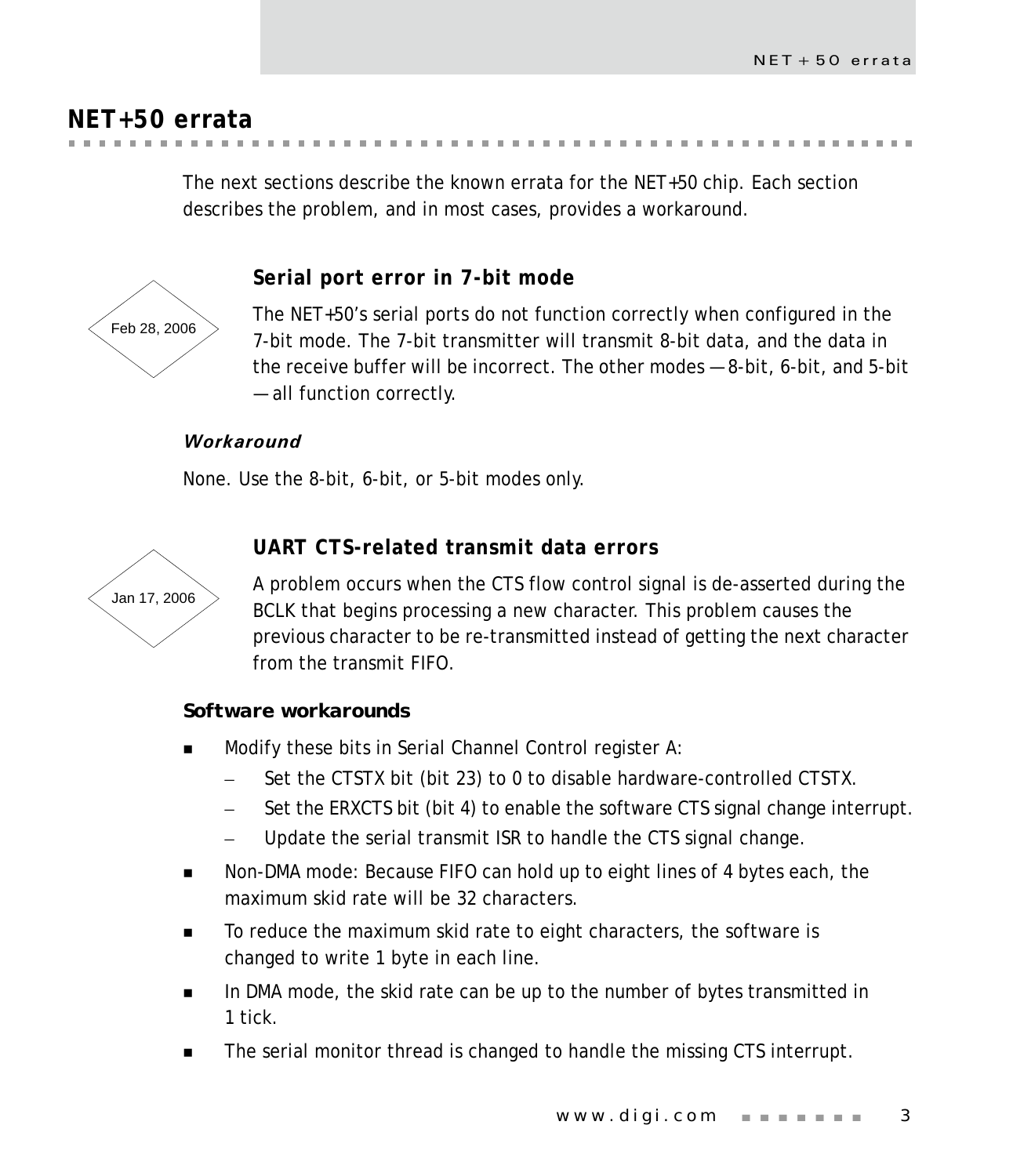#### *Hardware workaround*

For each UART, externally clock the CTS signal with the Txd\_n signal to guarantee that CTS will not be seen de-asserting at the start of a character.



# <span id="page-7-0"></span>**Timing violation with refresh logic**

See the *NET+50/20M Hardware Reference*, Chapter 8, "Memory Controller Module." The NET+50 refresh sequence for an SDRAM consists of three commands. This sequence cannot be changed by software. The sequence of commands is REFRESH, NOP, NOP, with each command consuming a single clock cycle. At the maximum operating frequency of 44.2368 MHz, the three commands take 67.8 ns to complete. This violates the auto refresh period of many SDRAM components.

#### *Workaround*

Use one of these options to prevent this problem:

- Select only those SDRAM components that specify an auto refresh period that is 67 ns or less. This timing parameter is always specified in manufacturers' documentation as **Trfc**.
- Run the NET+50 at a frequency no higher than 42.8 MHz. With a 18.432 MHz crystal, the PLL comes up following a hardware reset to the internal system clock (SYSCLK) at 44.2368 MHz. If you need to use a different frequency for SYSCLK, you must use a different external configuration; that is, a crystal with a different output frequency and/or an external oscillator.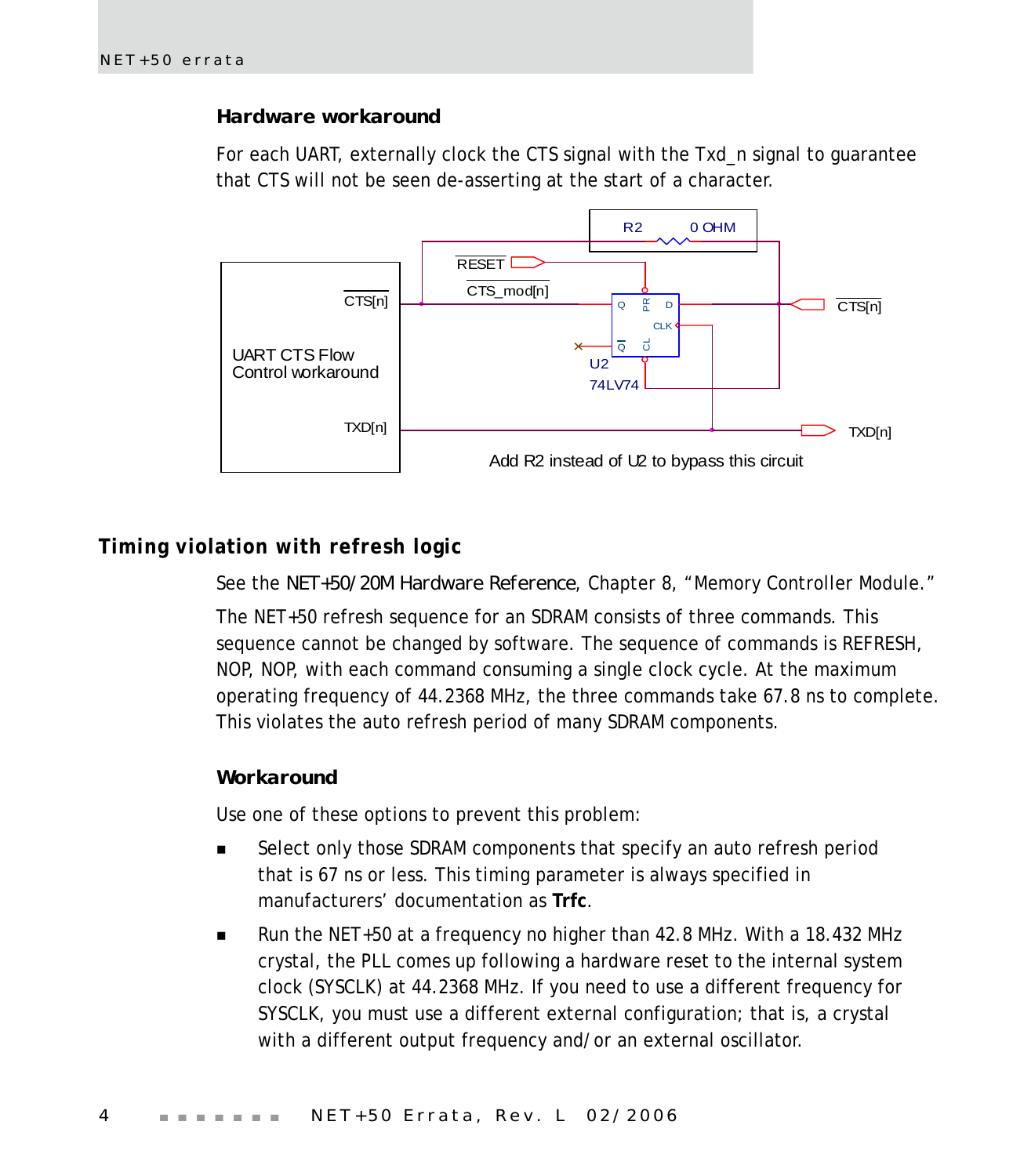# <span id="page-8-0"></span>**CPU cache control does not operate with debugger interface**

See the *NET+50/20M Hardware Reference,* Chapter 7, "Cache."

The NET+50 cache controller does not operate properly while interfacing with the ARM debugger interface. The ARM debugger interface cannot be used to read or write the contents of either the internal RAM or the cache RAM itself. When you use the ARM debugger to modify or view the contents of internal RAM, the memory becomes corrupted. This prevents setting firmware breakpoints for any code in the cache.

#### *Workaround*

Avoid using cache in debug mode.

# <span id="page-8-1"></span>**CPU module mixed cache and internal RAM operation**

#### See the *NET+50/20M Hardware Reference,* Chapter 7, "Cache."

The NET+50 cannot be used in an arbitrary mixed cache and internal RAM configuration. The internal high-speed 0-wait state memory in the CPU Module must be configured to use the lowest SET as RAM. Incorrect cache/RAM configurations cause instructions to remain stuck in the cache controllers; flushing does not occur.

#### *Workaround*

In CCR0 and CCR1, the sets can be enabled as shown here (where  $R = RAM$  and  $C = cache$ :

Sets 1 2 3 4 C C C C R C C C R R C C R R R C R R R R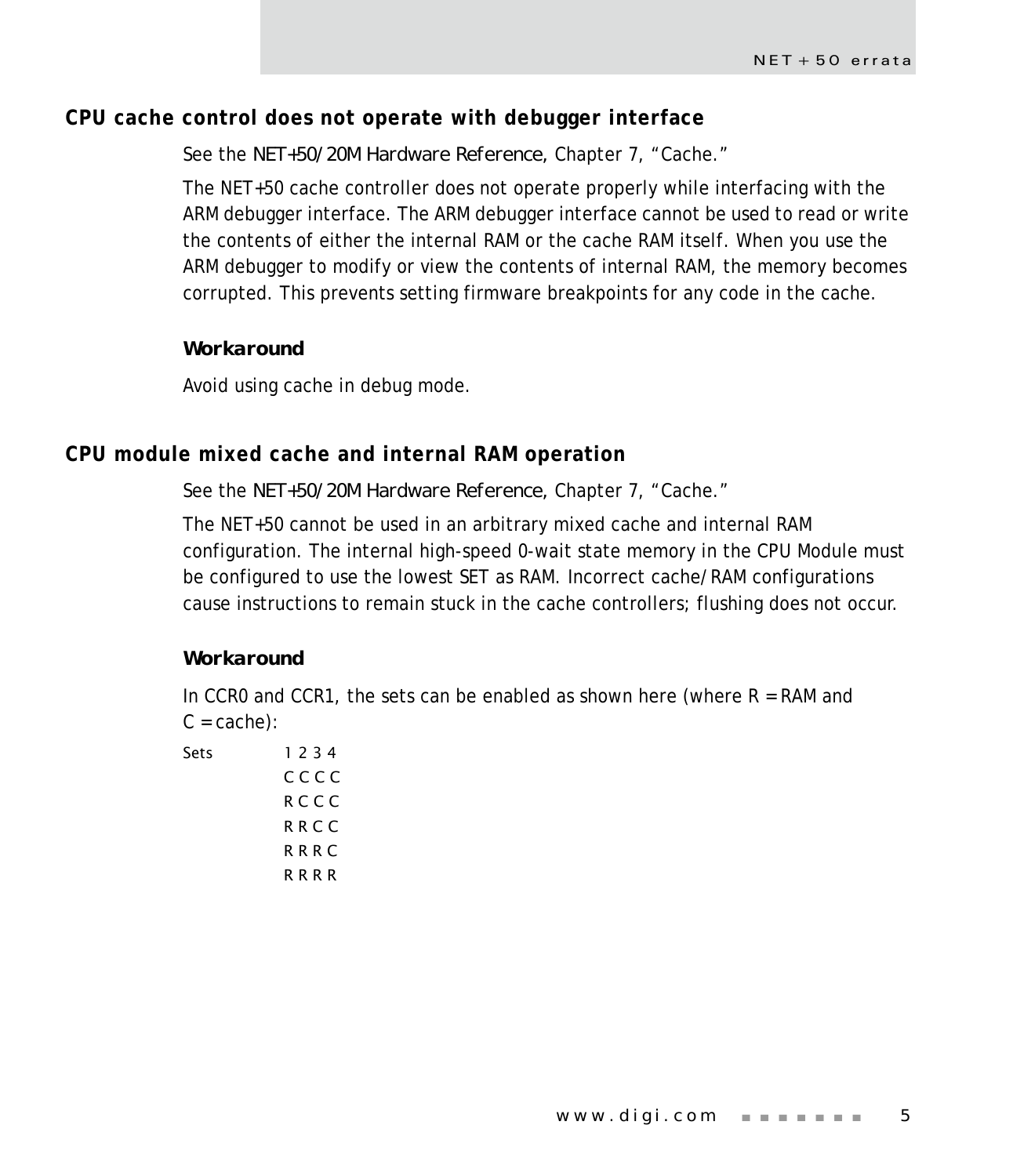# <span id="page-9-0"></span>**CPU module cache operation using 16-bit peripherals**

See the *NET+50/20M Hardware Reference,* Chapter 7, "Cache."

The NET+50 cache does not function at its peak performance specification when used to cache from 16-bit peripherals. The cache controller thrashes when loading the upper and lower parts of a 32-bit word from 16-bit memory, resulting in some loss of performance when compared to a theoretical cache working at full potential.

#### *Workaround*

None.

#### <span id="page-9-1"></span>**Chip select IDLE bit crash**

Setting the IDLE bit in any non-DRAM chip select causes a crash when running code from DRAM.

#### *Workaround*

Do not set the IDLE bit in a non-DRAM chip select.

#### <span id="page-9-2"></span>**EFE module ERXBAD filters packets dribble nibble errors**

See the *NET+50/20M Hardware Reference,* Chapter 10, "Ethernet Controller."

Setting the ERXBAD bit in the Ethernet General Control Register causes packets with any of these conditions to be automatically filtered by the hardware:

- CRC error
- **Dribble nibble condition**
- Code errors

This configuration bit should not have been filtering packets with a Dribble Nibble Condition. These packets are still considered valid within the IEEE 802.3u standard.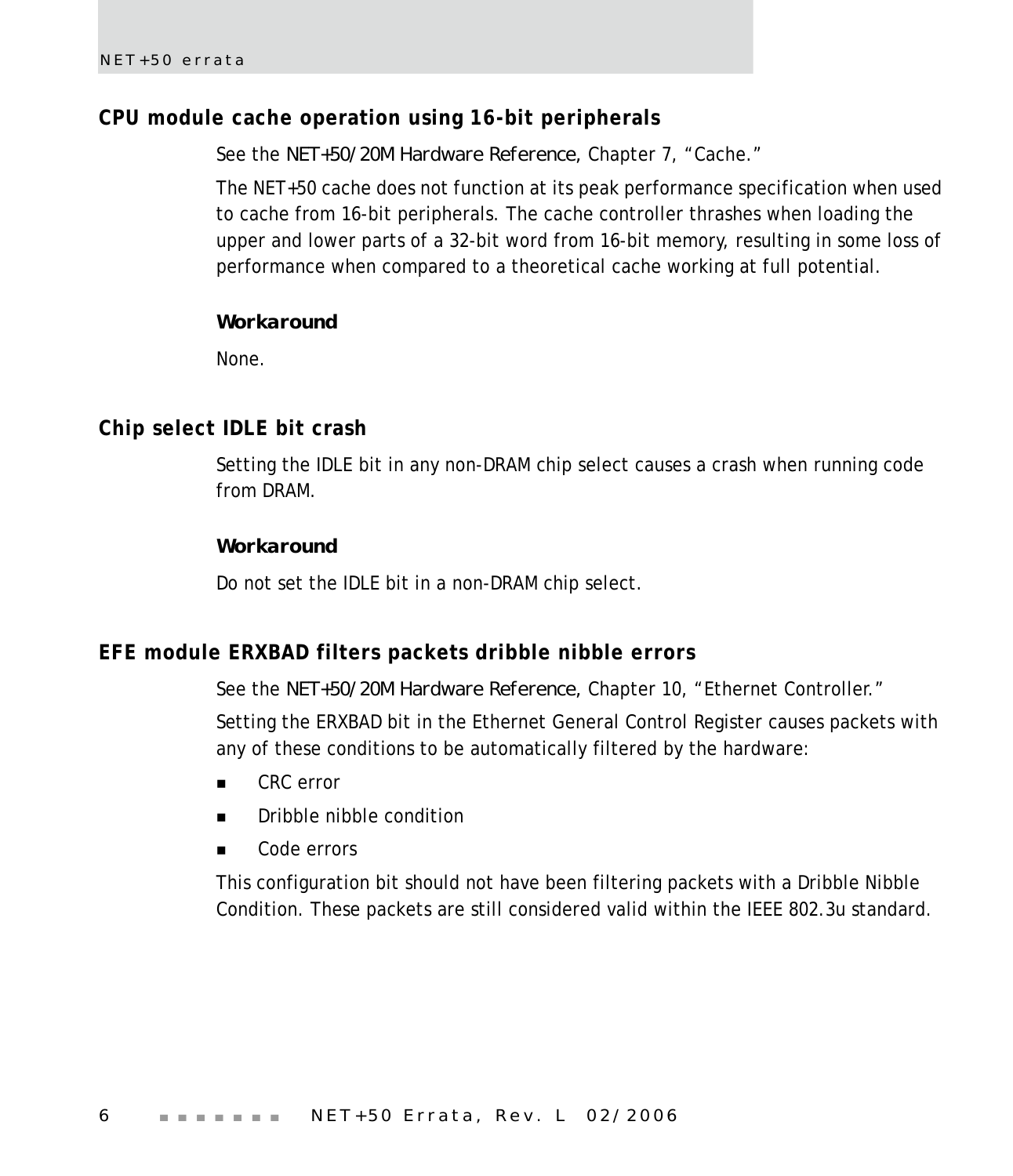#### *Workaround*

The ERXBAD bit in the Ethernet General Control Register should be set to 1 at all times.

The Ethernet Receive driver firmware can filter out packets with CRC errors or Coding errors using bits 10 and 8 of the Ethernet Receive Status word. The Ethernet Receive Status word is automatically written to the DMA Buffer Descriptor status field for each received Ethernet packet.

# <span id="page-10-0"></span>**ENI/IEEE 1284 module HOST ECP operation**

See the *NET+50/20M Hardware Reference,* Chapter 12, "MIC Controller Module." IEEE 1284 HOST ECP Inbound does not work properly. The hardware does not wait for peripheral ACK\* to be deasserted high before attempting to read the next character.

#### *Workaround*

None.

# <span id="page-10-1"></span>**ENI PACK\* signal intermittent hang**

In an ENI bus cycle, the PACK\* signal, as driven by the NET+ARM in acknowledgement of an externally driven PCS\* active low at the start of a new cycle, has been observed to hang (stuck at active low) indefinitely, or until a terminating condition occurs (for example, PCS\* going back to high). This problem manifests itself when PACK\* is configured in RDY mode, and seems to be a random failure that may not be observed for many hours at a time, or at all.

#### *Workaround*

Synchronization of the external PCS\* input with the negative edge of BCLK through a dual-rank flip-flop should ensure a proper hold time on the PCS\* signal.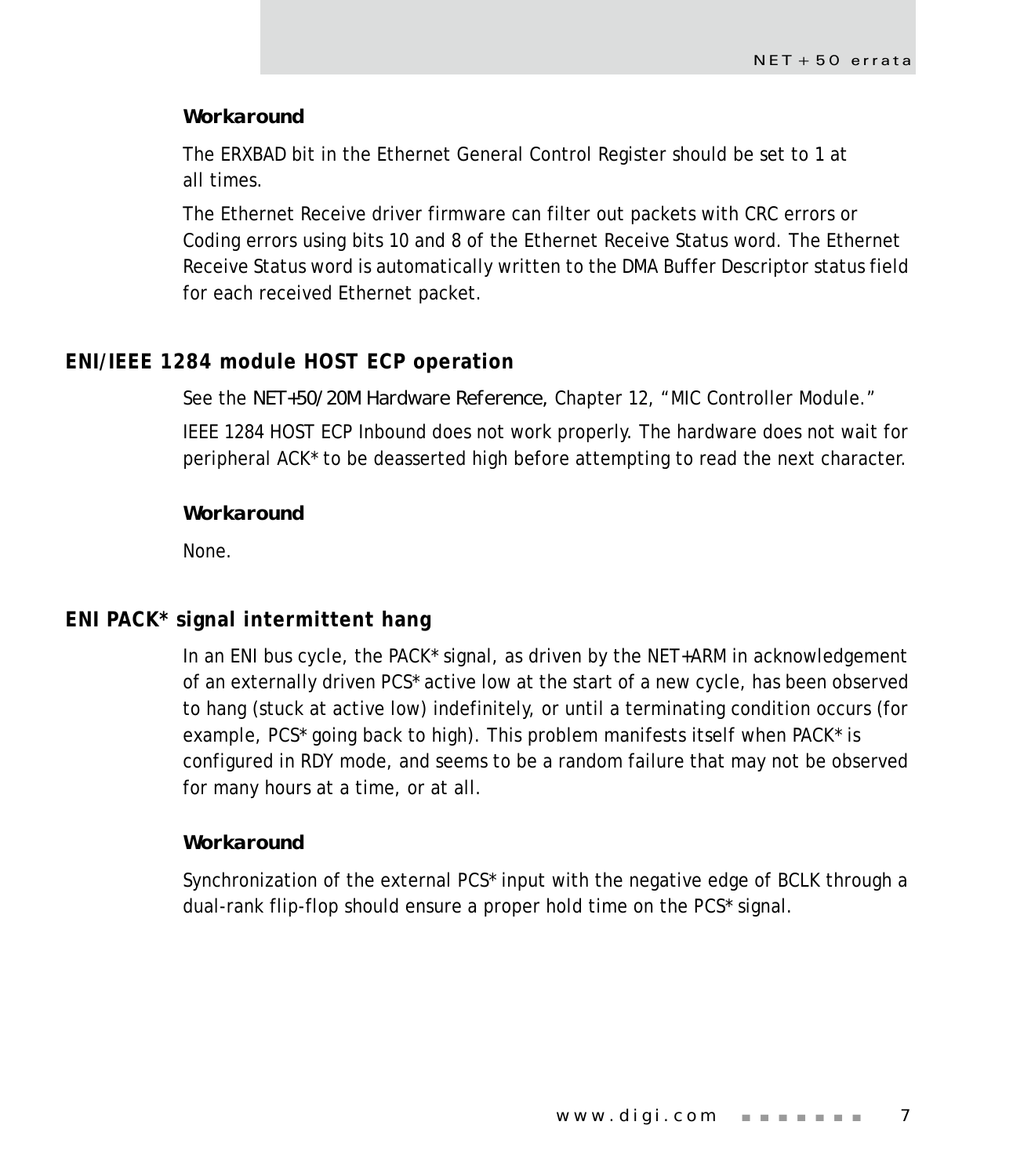# <span id="page-11-0"></span>**Flash burst read mode intermittent failure**

When both cache and Flash Burst Read mode are used, intermittent failures (once in a 24-hour period, independent of data or environmental conditions) occur where the Flash Chip Select (CS0\*) remains persistently asserted even though a non-Flash address (for example, SRAM activated by CS1\*) operand is currently requested. As a result, bad data is read. Subsequent reads to that same address return the proper (SRAM) data.

#### *Workaround*

Disable Flash Burst mode if using the NET+ARM cache.

# <span id="page-11-1"></span>**MAC module excessive collision abort**

See the *NET+50/20M Hardware Reference,* Chapter 10, "Ethernet Controller."

The Ethernet transmitter occasionally experiences an Ethernet Transmit Abort due to excessive collisions. A flaw in the Collision Back-Off random number generator causes this problem. The random number generator is not random in all cases. The generator does experience some repetition.

#### *Workaround*

None.

# <span id="page-11-2"></span>**MAC module long preamble filtering**

See the *NET+50/20M Hardware Reference,* Chapter 10, "Ethernet Controller."

The MAC module receiver has a bug that causes the MAC to automatically filter all Ethernet Receive packets that have a preamble length of 96 bits or greater. When the MAC encounters a packet with a long preamble, the MAC ignores the current packet and begins waiting for the next Ethernet Receive packet. This causes a violation to the 802.3u specification concerning preamble detection.

#### *Workaround*

None.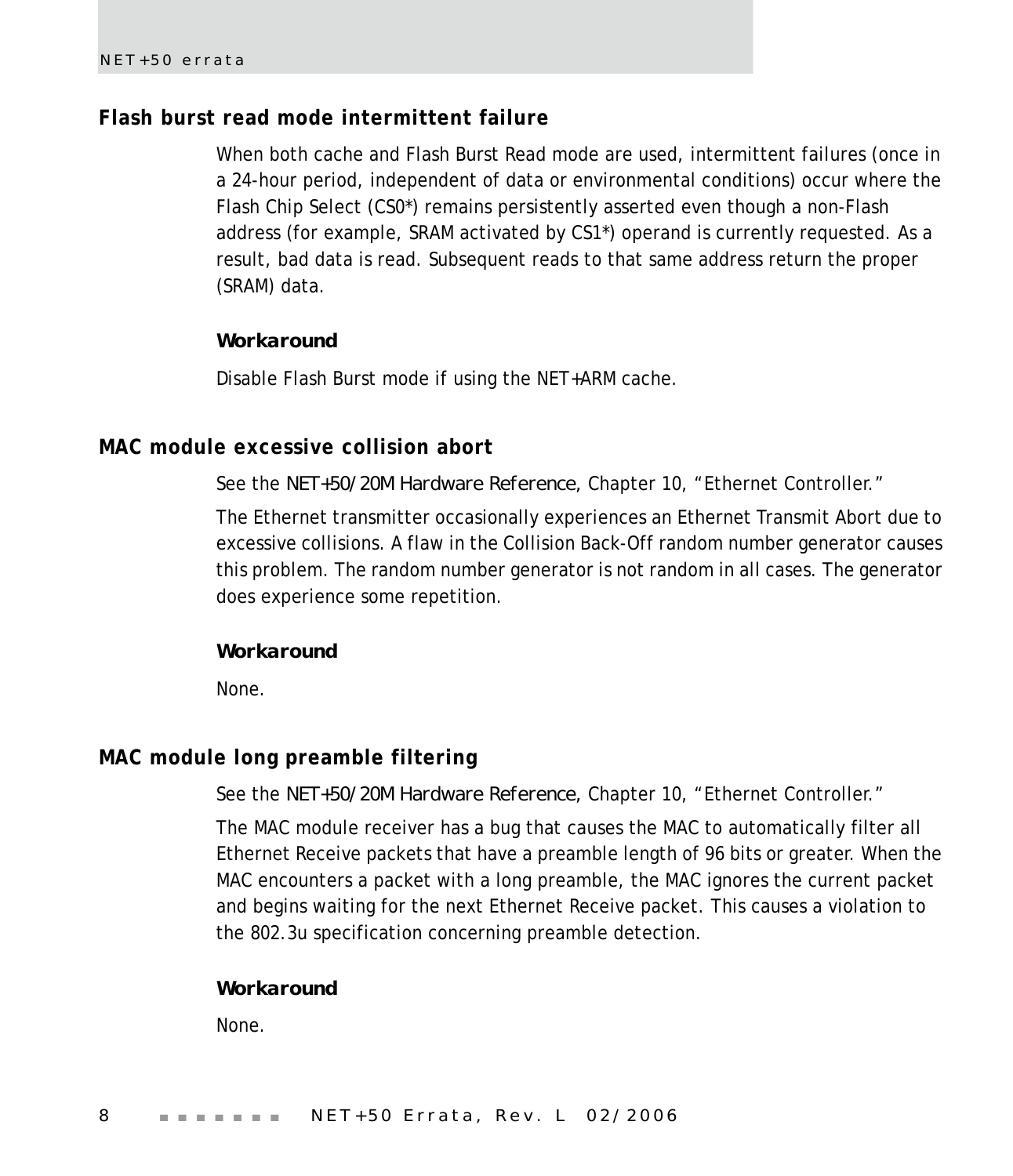# <span id="page-12-0"></span>**SER module THALF indicator failure writing BYTES/HWORDS**

See the *NET+50/20M Hardware Reference*, Chapter 11, "Serial Controller Module."

The THALF bit does not work properly when writing bytes or halfwords to the FIFO data register. The behavior is erratic when writing bytes or halfwords to the FIFO. This can cause an unannounced FIFO overrun condition when polling the THALF bit to determine when more data can be written to the FIFO. This problem does not occur when writing words to the FIFO data register.

The FIFO contains eight rows of 4 byte entries. Any time a word, halfword, or byte is written to the FIFO, one entire row is consumed. The FIFO considers itself half full when 16 bytes have been written to the FIFO, not when four rows have been written. Therefore, writing 4 bytes to the FIFO results in four rows being consumed, with only 4 bytes sitting in the FIFO. The FIFO half condition is triggered only when 16 bytes are in the FIFO, which fails in this condition.

#### *Workaround*

Never use the THALF status bit when filling the FIFO using byte or halfword writes. Use only the TEMPTY status bit when writing byte or halfwords.

# <span id="page-12-1"></span>**SYS module HRESET\* signal failure**

See the schematics that use the PORTC4 connection to reset an external device such as a PHY.

The NET+ARM reset mechanism renders the HRESET\* signal unusable because the GPIO port through which HRESET\* is guided out of the chip is also reset during an external or hardware reset.

#### *Workaround*

Use PORTC4 in GPIO output mode, and reset the PHY (or any other external device) by generating a low-going pulse using the firmware.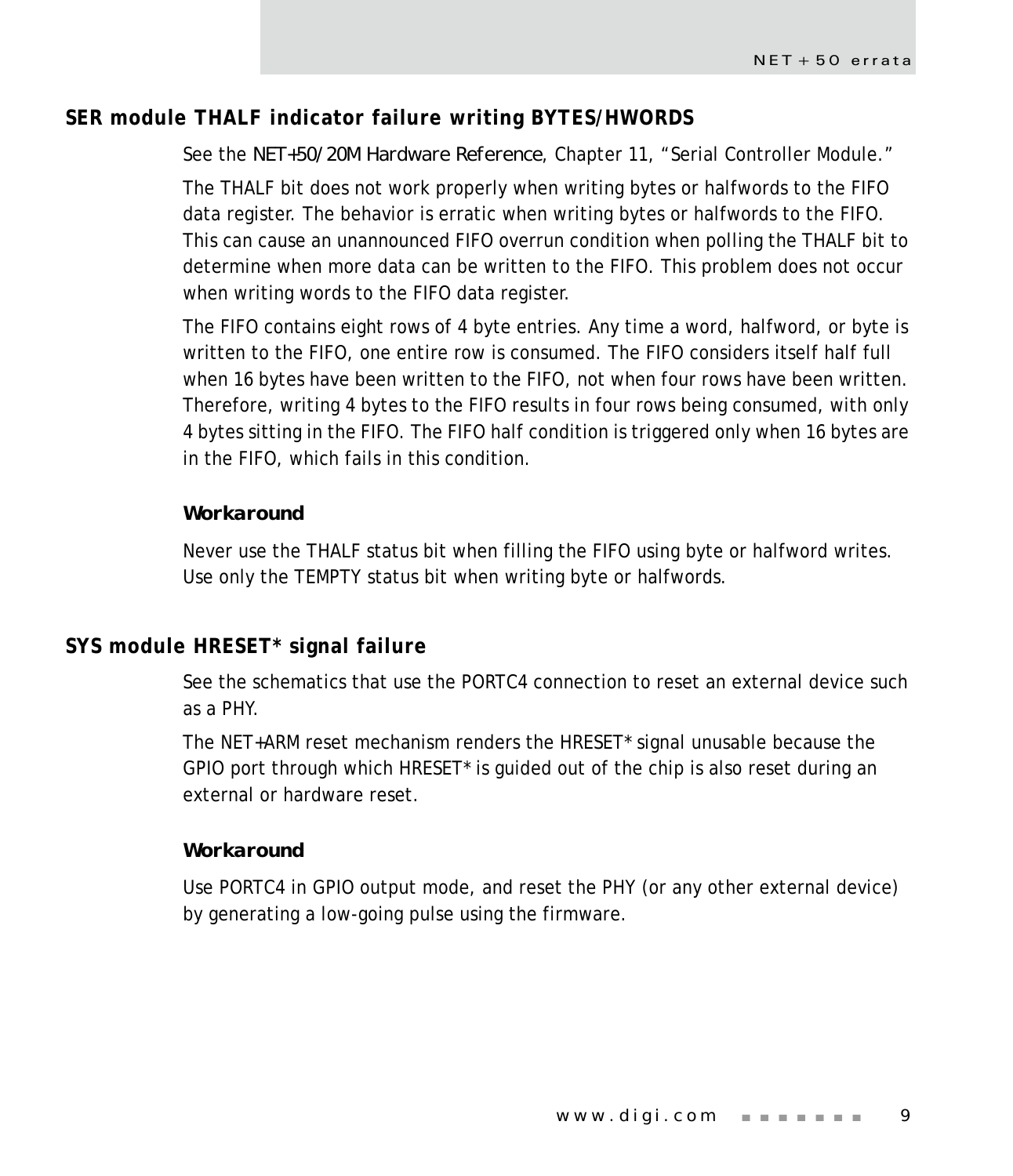# <span id="page-13-0"></span>**SRAM sync burst cycle during DMA**

When a chip select is set as a synchronous read with the WAIT set to 0 and the BCYC field set to 00, the chip produces the correct 2-111 burst transfer:



*Figure 1: 2-111 burst transfer*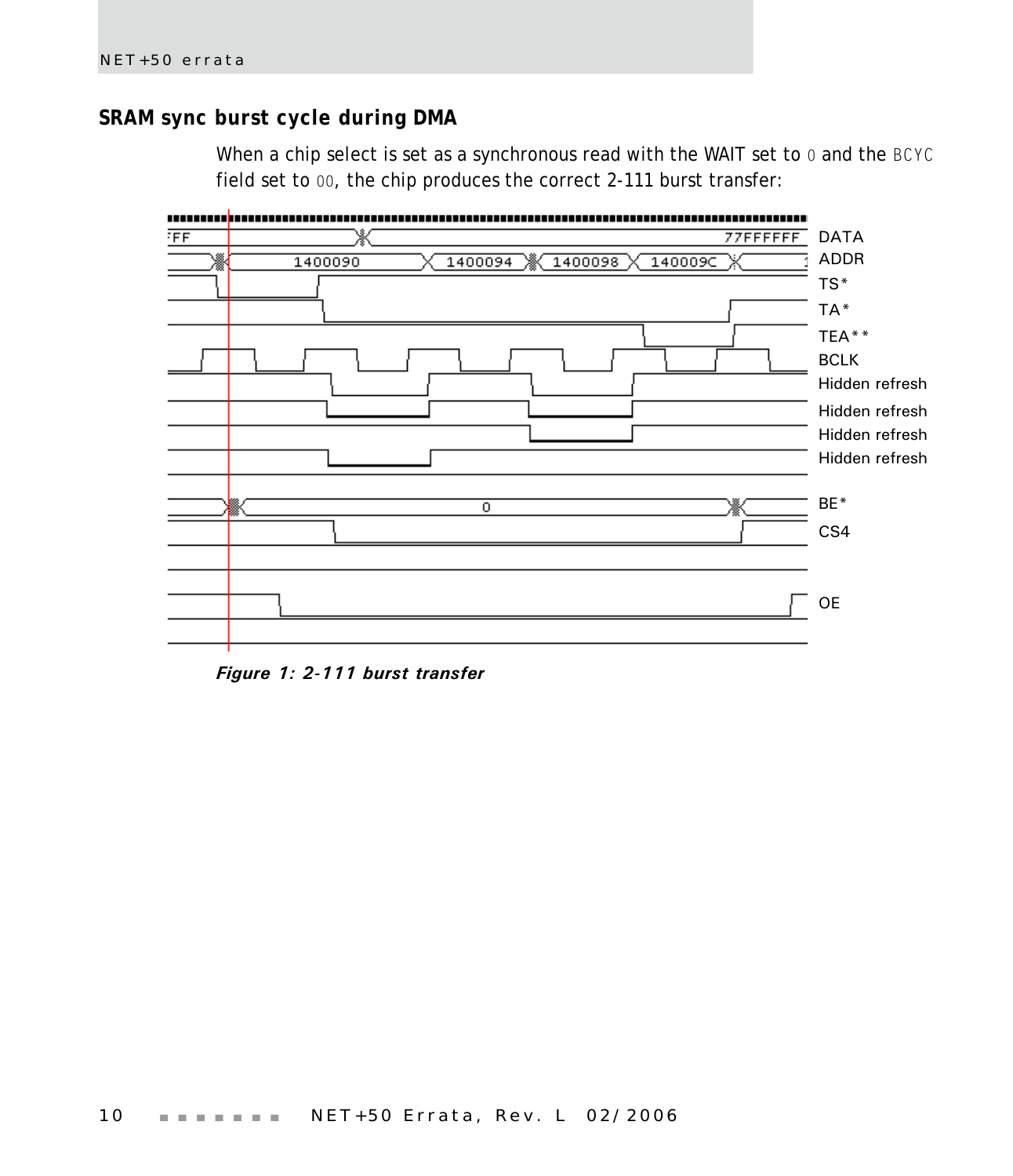An SRAM burst cycle transfer that occurs during a DMA transfer, however, will be a 2- 222 burst transfer:



*Figure 2: 2-222 burst transfer*

#### *Workaround*

None.

# <span id="page-14-0"></span>**SDRAM 256 MB mask failure**

The NET+50 chip select does not generate the required precharge commands if a value larger than 128 MB is written in the Chip Select Option register mask word. In particular, if the SDRAM is located at 0-256M and one read is done at address 0x400 and another read is done at address 0x0, there is no precharge for the read at address 0.

#### *Workaround*

Mask size 0xF0000 (256 MB) should not be used.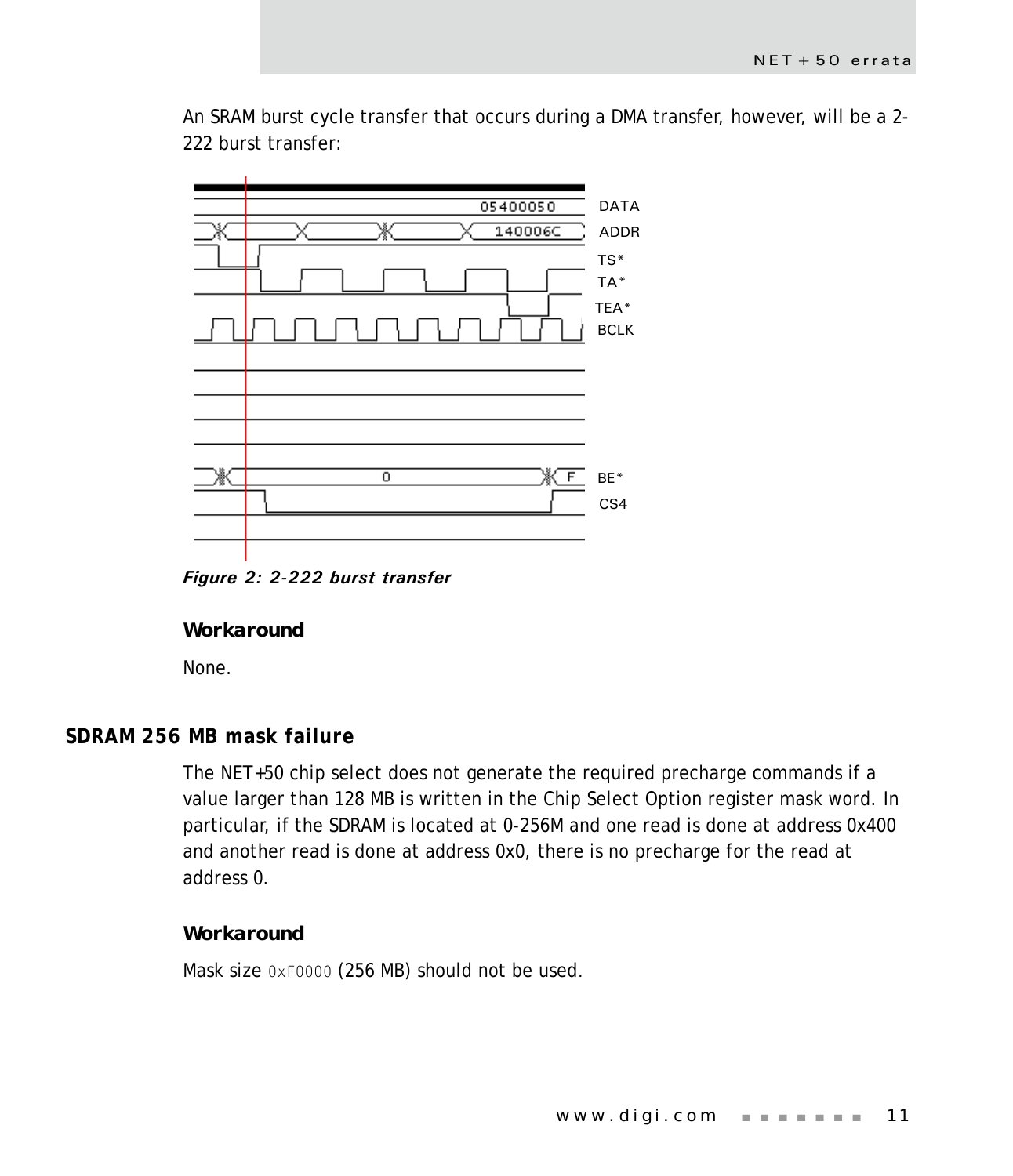# <span id="page-15-0"></span>**Incorrect description of the TPRE bit operation in the** *Hardware Reference*

The *NET+50/20M Hardware Reference* states that when the TCLK bit is set to 1, the timer divides SYSCLK by 8 if TPRE is set to 0 and by 4096 if TPRE is set to 1. The SYSCLK is not divided, however; the timer counts clock periods.

#### *Workaround*

None needed. You can use the  $F_{XTAL}$  input (TCLK = 0) for large timeouts or the SYSCLK input (TCLK  $= 1$ ) for more resolution.

# <span id="page-15-1"></span>**Erroneous timeouts when loading timer**

There can be two erroneous timeouts when the timer is first loaded.

#### *Workaround*

In most cases, no workaround is required, because the error averages out over many readings. The problem can become critical if you set the timer to a large value, such as four hours. A workaround for this situation is to program the timer to timeout twice, with a small value such as 4μs, then load the larger value.

#### **Example**

```
0 \times f \uparrow 00010 = 80000001;Wait for the first TIP bit. Reset the TIP bit.
           Wait for the first TIP bit. Reset the TIP bit.
0xffb00010 = 80ffffff;
```
In this way, the two erroneous timeouts will occur with a small value, and the large value can then be set.

**Note:** Toggling TE (timer enable) to disable and re-enable the timer does not eliminate this issue.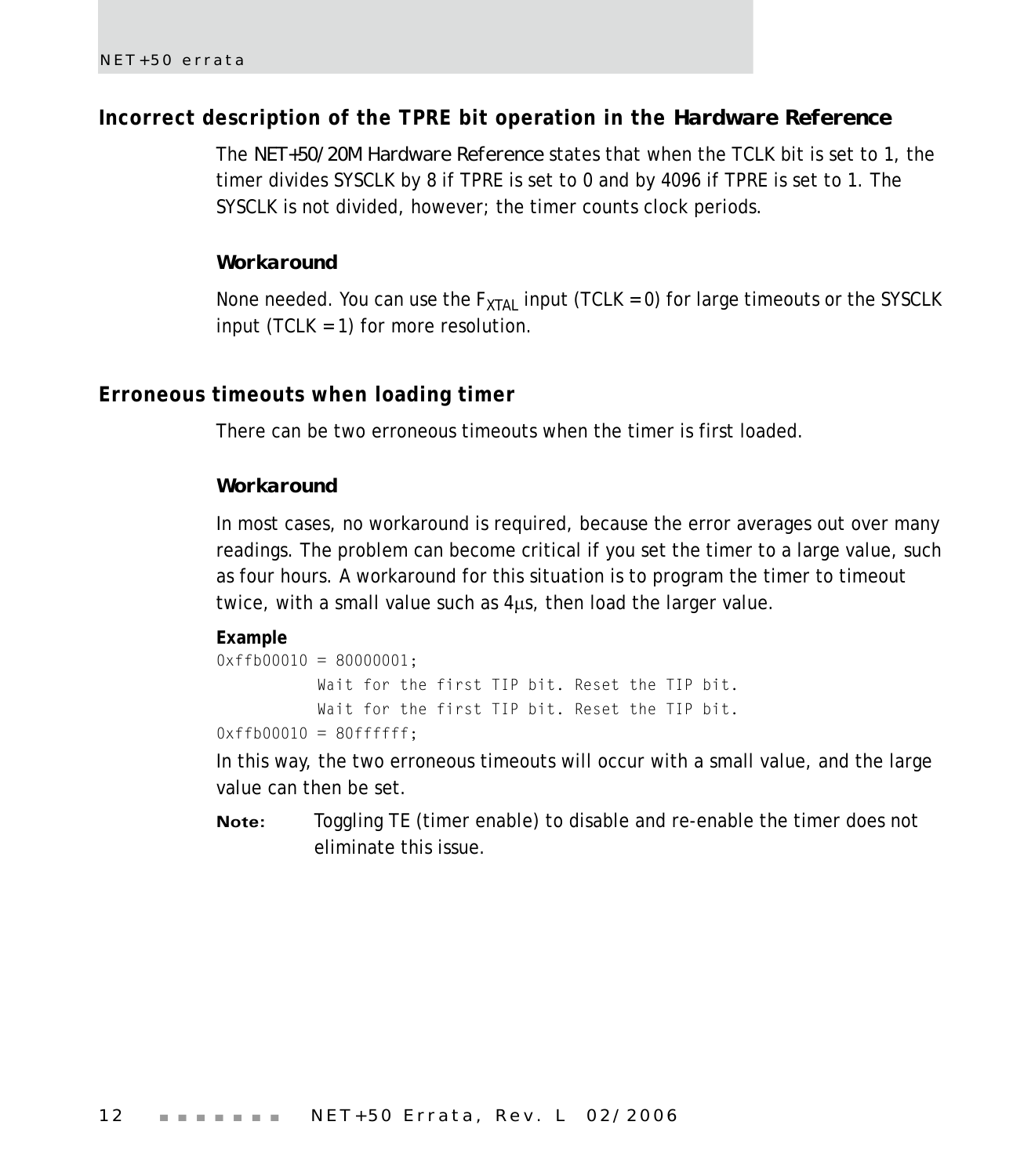# <span id="page-16-0"></span>**Multiple register store instruction fails to complete**

A multiple register store instruction misses the second memory write if interrupted by an Ethernet TxDMA, following a hardware-applied reset.

#### *Workaround*

Add a software-applied reset at the beginning of the code.

# <span id="page-16-1"></span>**The** *Hardware Reference* **does not correctly describe the SIZE field in the DMA Control register (bits 17 and 16 in 0xFF900XXX)**

The 2-bit size SIZE field should allow you to configure the data size to be the size of the external device's bus during a fly-by external DMA transfer. Setting the SIZE field should allow you to do read or write fly-by transfers from an 8- or 16-bit device to the NET+50 32-bit DRAM; the data, however, appears in the incorrect byte position, making this feature unusable.

The first table shows the problem when the SIZE field is set to 01 for a 16-bit external bus during a fly-by write transfer. The table shows data from a 16-bit bus (an incrementing pattern from 0123 to CDEF) interfacing to the 32-bit system memory bus. The 16 bits that are not connected to the external device are considered *floating high* (0xFFFF). This table shows that, on alternate transfers, the floating part of the bus is written.

| Data on the bus during a 16-bit fly- Correct transfer<br>by write |            | <b>Actual transfer</b> |
|-------------------------------------------------------------------|------------|------------------------|
| 0x0123FFFF                                                        |            |                        |
| 0x4567FFFF                                                        | 0x01234567 | $0x1234$ FFFF          |
| 0x89ABFFFF                                                        |            |                        |
| <b>OxCDEFFFFF</b>                                                 | 0x89ABCDEF | 0x89ABFFFF             |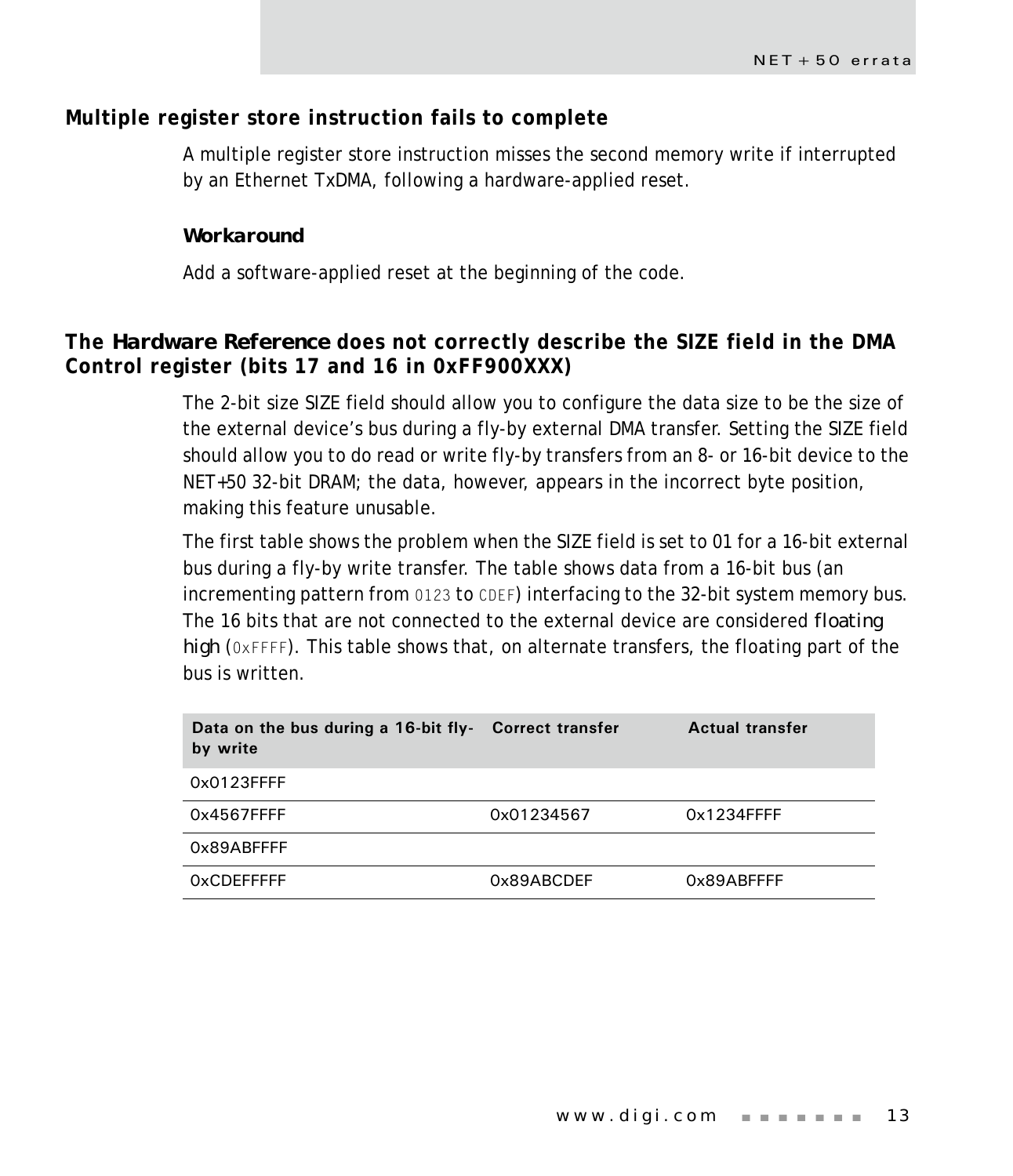The next table shows the problem when the SIZE field is set to 10 for an 8-bit external bus during a fly-by write transfer. The table shows data from an 8-bit bus (an incrementing pattern from 01 to EF) interfacing to the 32-bit system memory bus. The 24 bits that are not connected to the external device are shown as floating high (0xFFFFFF). This table shows that the correct data is written only on every fourth transfer; the floating part of the bus is written on the other three transfers.

| Data on the bus during an 8-bit fly- Correct transfer<br>by write |            | <b>Actual transfer</b> |
|-------------------------------------------------------------------|------------|------------------------|
| 0x01FFFFFF                                                        |            |                        |
| 0x23FFFFFF                                                        |            |                        |
| 0x45FFFFFF                                                        |            |                        |
| 0x67FFFFFF                                                        | 0x01234567 | 0x01FFFFFFF            |
| 0x89FFFFFF                                                        |            |                        |
| <b>OxABFFFFFF</b>                                                 |            |                        |
| <b>OxCDFFFFFF</b>                                                 |            |                        |
| OXEFFFFFFF                                                        | 0x89ABCDEF | 0x89FFFFFF             |

These tables illustrated the transfer only during a fly-by write, but fly-by read transfers are affected also. With a fly-by read transfer, the NET+50 shifts the data across the bus on each transfer rather than placing the data in the most significant 16- or 8-bit positions (as is done with a fly-by write transfer).

#### *Workaround*

If the external device's bus is a different size than the NET+50 system bus, you must use a memory-to-memory transfer. You must configure the PS (port size) field in the Chip Select Option register, for the chip select associated with the external device, to match the external device data bus size.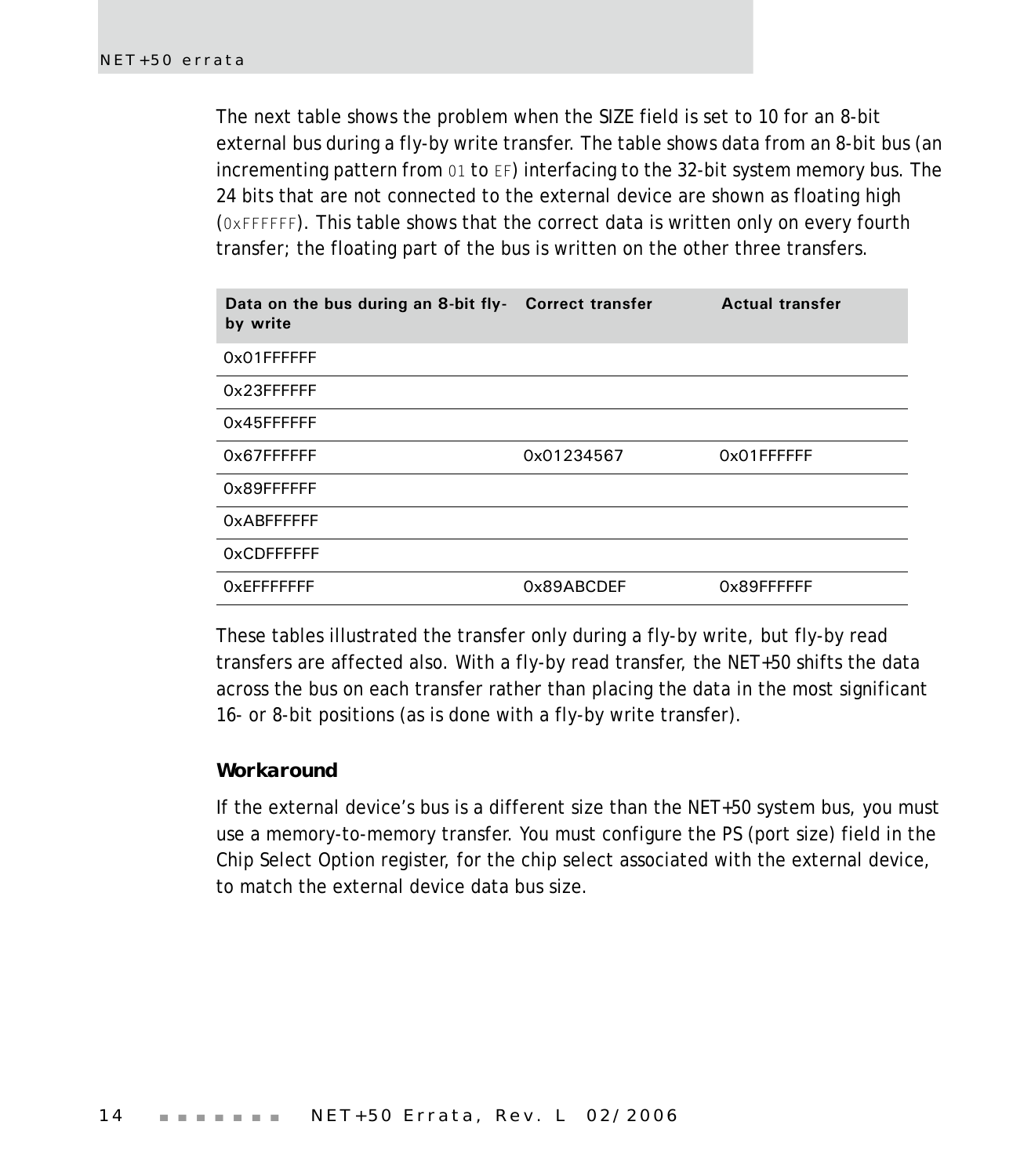# <span id="page-18-0"></span>**System bus interface pins require external pullup**

The *NET+50/20M Hardware Reference* incorrectly describes the several pins in Table 1: NET+50 PQFP/BGA Chip pinout - System bus interface. Replace the appropriate lines in this table with the following information:

| <b>Signal</b>   | <b>PQFP</b> | <b>BGA</b>     | 1/O | <b>OD</b> | <b>Description</b>                                                   |
|-----------------|-------------|----------------|-----|-----------|----------------------------------------------------------------------|
| $TS*$           | 164         | P <sub>5</sub> | 1/O | 8         | Add 1K external pullup                                               |
| TA*             | 165         | R <sub>5</sub> | 1/O | 8         | Data transfer acknowledge. Add 490-510<br>Ohm external pullup.       |
| TFA*            | 166         | Τ4             | 1/O | 8         | Transfer error/last acknowledge. Add<br>490-510 Ohm external pullup. |
| BR <sup>*</sup> | 167         | T5             | 1/O | 4         | Add 1K external pullup                                               |
| $BG*$           | 168         | R <sub>6</sub> | 1/O | 4         |                                                                      |
| BUSY*           | 169         | P6             | 1/O | 4         | Add 1K external pullup.                                              |

*Workaround*

None.

# <span id="page-18-1"></span>**Cache enable bit**

In the *NET+50/20M Hardware Reference*, the System Control register is missing the CACHE bit in the bit-9 location. This field applies only to the NET+50.

#### *Workaround*

- Set the bit to 0 to disable cache.
- Set the bit to 1 to enable cache.

The CACHE bit must be set to 1 to enable the internal cache memory found in the NET+50 device (this bit has no effect on the NET+20M). If internal cache memory is not being used, set the CACHE bit to 0; this lowers the power consumption of the NET+50. Trying to use the cache or access the cache memory with the CACHE bit set to 0 results in a data abort.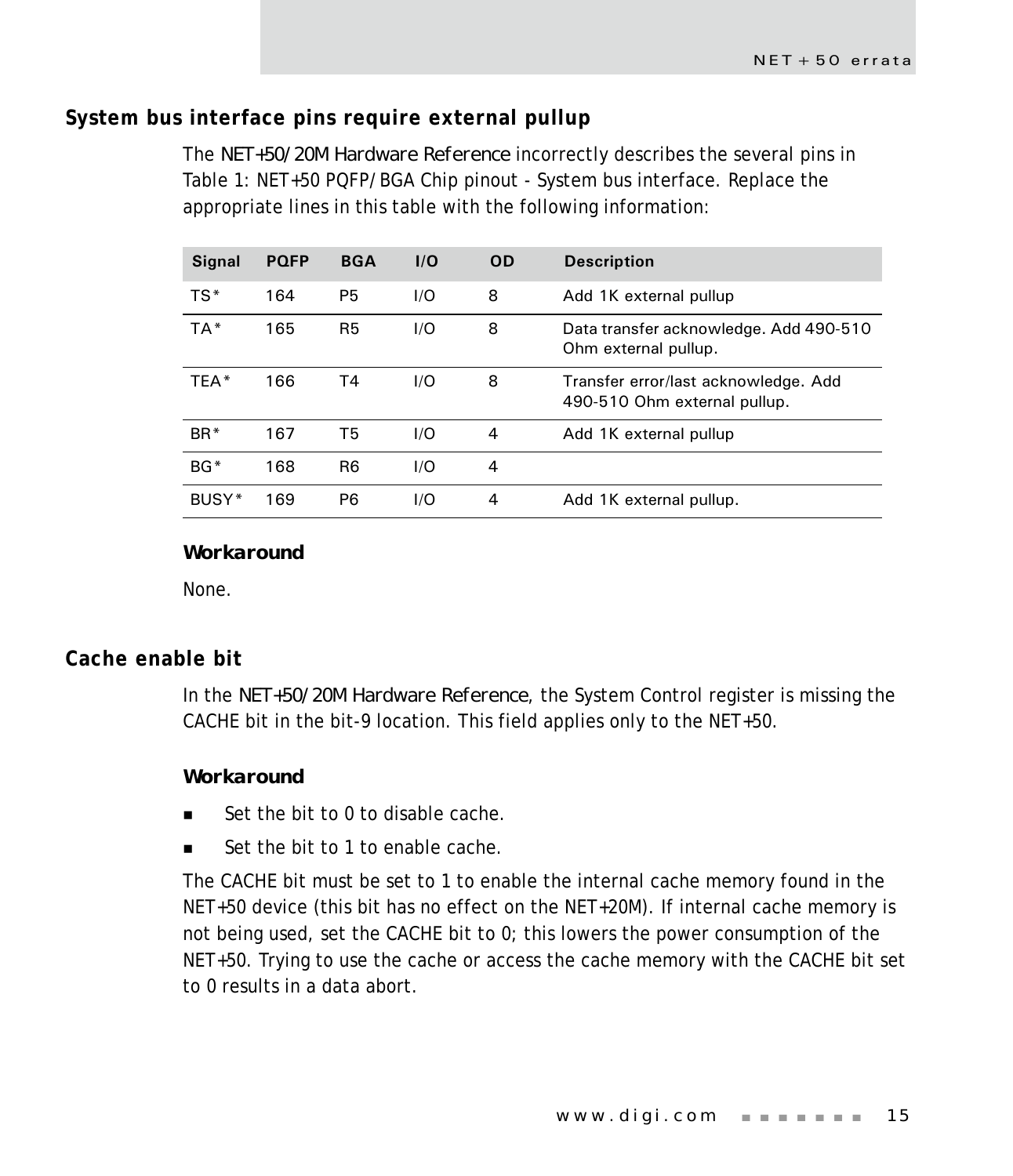# <span id="page-19-0"></span>**SRAM 3-wait state errata**

During memory-to-memory DMA transfers between a static RAM (SRAM) device with its chip select configured to three wait states and SDRAM memory, erratic behavior can occur on the data bus. This can cause undefined instruction and data abort exceptions.

This problem occurs only when the SRAM is configured with three wait states. All other wait-state configurations work correctly.

#### *Workaround*

Configure the SRAM's chip select wait state field to any (acceptable) value other than 3.

# <span id="page-19-1"></span>**Receive ENI FIFO erroneously signals that it is always ready to receive data**

The DREQI\* signal is always asserted low when the EDWRBUFEMP and DMAE\* bits are set. This indicates to the external device that the ENI receive FIFO is ready to receive data — even when it is not. The next table shows all settings for the DMAE\*, ERX, ERXDMA, and CE fields with the expected (E) behavior of the DREQI\* signal and the actual (A) results:

| EDWRBUFEMP DMAE* |          | <b>ERX</b>   |              |          | ERXDMA CE (DMA) DREQI* (E) DREQI* (A) |   |
|------------------|----------|--------------|--------------|----------|---------------------------------------|---|
| 0                | $\times$ | $\mathsf{X}$ | $\mathsf{X}$ | $\times$ |                                       |   |
| $\times$         |          | $\times$     | $\times$     | $\times$ |                                       |   |
|                  | ∩        | $\Omega$     | $\Omega$     | ი        |                                       |   |
|                  | $\Omega$ | 0            | $\Omega$     |          |                                       | ი |
|                  | $\Omega$ | $\Omega$     |              |          |                                       |   |
|                  | ∩        | $\Omega$     |              |          |                                       |   |
|                  | $\Omega$ | 1            | $\Omega$     | ∩        |                                       | ი |
|                  | ∩        |              | $\Omega$     |          |                                       |   |
|                  | ∩        |              |              | Ω        |                                       |   |
|                  | ∩        |              |              |          |                                       |   |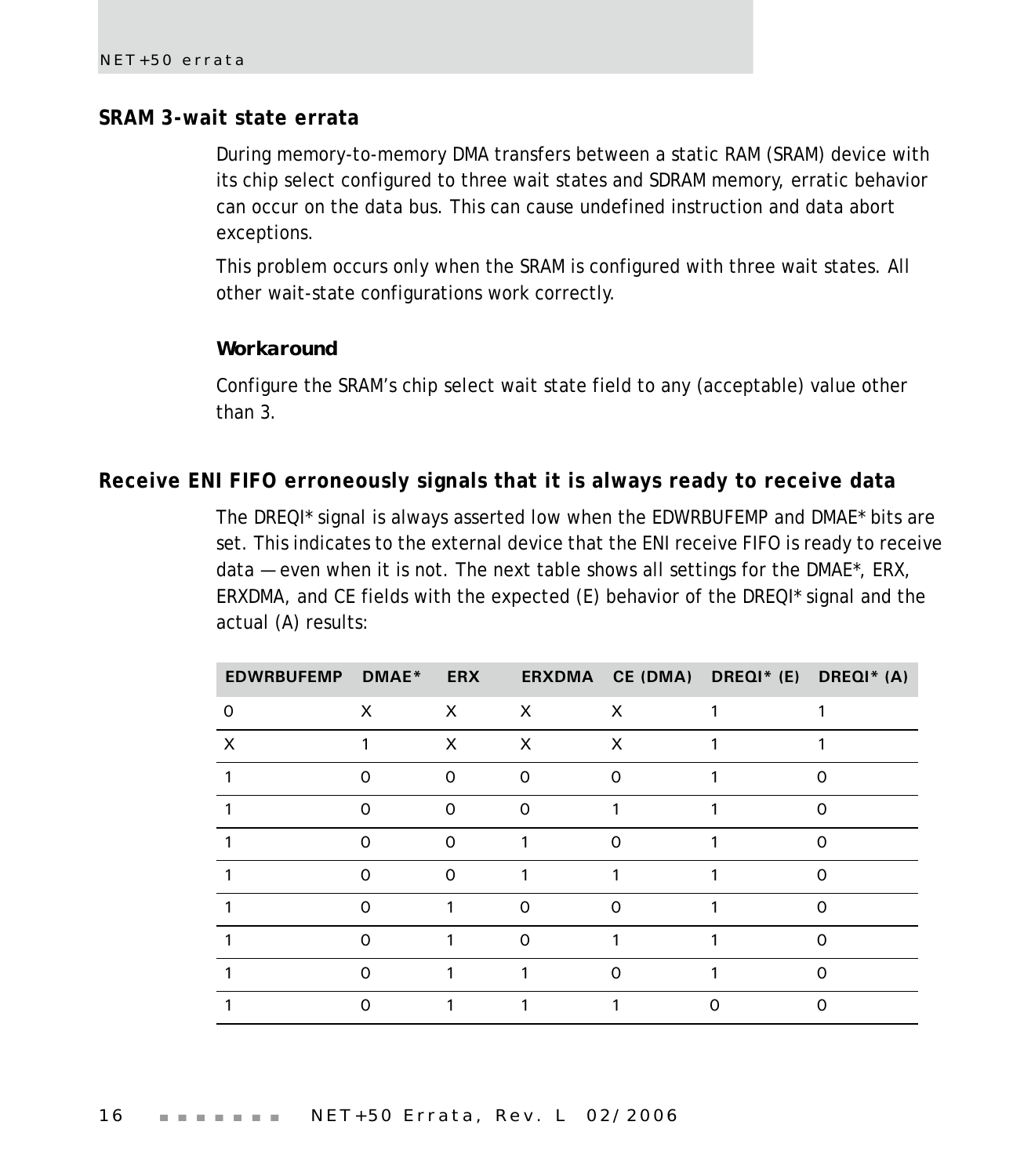The ENI receive FIFO alternatively can be configured to signal availability of space in the receive FIFO in the PINT2 line by setting the DMAE2 bit, with results shown below. (Note that the expected and actual results differ, similar to the [erroneous] results shown in the previous table.)

| <b>EDWRBUFEMP</b> | DMAE*                     | DMAE2        | <b>ERX</b>                |          | ERXDMA CE (DMA) PINT2 (E) |          | PINT2 (A) |
|-------------------|---------------------------|--------------|---------------------------|----------|---------------------------|----------|-----------|
| O                 | $\boldsymbol{\mathsf{x}}$ | $\mathsf{X}$ | $\boldsymbol{\mathsf{X}}$ | $\times$ | $\times$                  | $\Omega$ | $\Omega$  |
| X                 |                           | $\times$     | X                         | $\times$ | X                         | ი        |           |
|                   | $\Omega$                  |              | 0                         | $\Omega$ | $\Omega$                  | 0        |           |
|                   | $\Omega$                  |              | $\Omega$                  | $\Omega$ |                           | 0        |           |
|                   |                           |              |                           |          | ∩                         |          |           |
|                   | $\Omega$                  |              | $\Omega$                  |          |                           | $\Omega$ |           |
|                   | ∩                         |              |                           | $\Omega$ | ∩                         | ∩        |           |
|                   | $\Omega$                  |              |                           | $\Omega$ |                           | Ω        |           |
|                   | ∩                         |              |                           |          | $\Omega$                  | Ω        |           |
|                   |                           |              |                           |          |                           |          |           |

#### *Workaround*

None. Do not use ENI receive FIFO.

# <span id="page-20-0"></span>**Ethernet transmitter considerations**

The *NET+50/20M Hardware Reference* omits the following procedure from Chapter 9, "DMA Controller Module."

Under heavy load, the Ethernet transmitter can, on rare occasions, fail to recover from aborted transmits caused by events such as late collisions and transmit underruns. This situation occurs under the following conditions:

- TXCOLC or TXAUR bits in the Ethernet Transmitter Status register are set to 1.
- Full bit in the current DMA buffer descriptor is set to 1.
- Status field in the DMA buffer descriptor is set to 0.

The transmit operation will not proceed until the condition is corrected.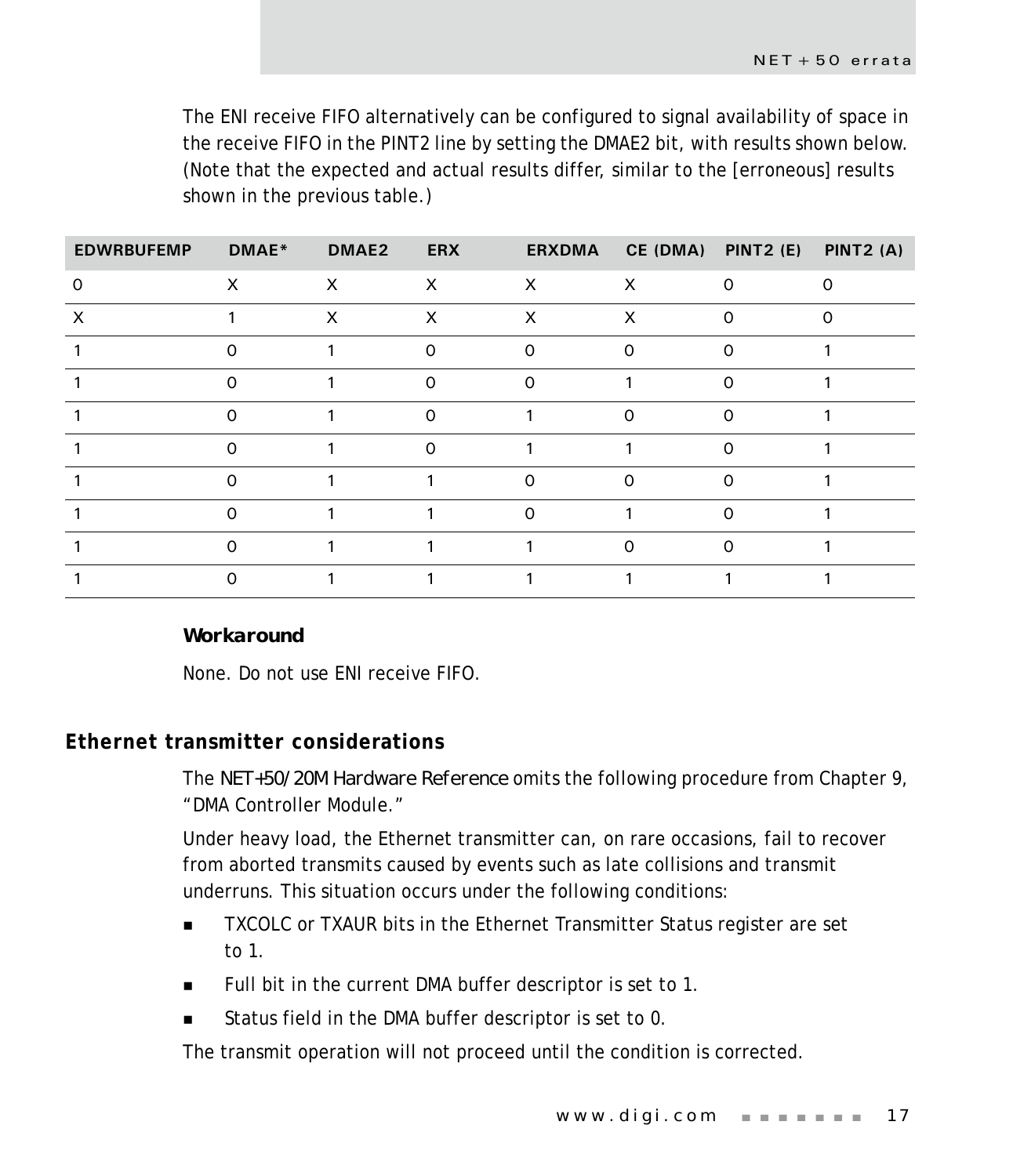In general, the problem of transmit underruns can be avoided by running in half duplex rather than full duplex. Late collisions can be eliminated by proper network design; late collisions are caused by too many cascaded levels of hubs, switches, repeaters, and the like.

#### *Correction*

To correct an underrun condition, use these steps:

- **1** Disable the DMA channel by setting the CE bit to 0 in the DMA Control register.
- **2** Disable the transmit DMA and transmit FIFO by setting the ETXDMA and ETX bits to 0 in the Ethernet General Control register.
- **3** Initialize the buffer descriptors and DMA buffer descriptor pointer.
- **4** Enable the transmit DMA and transmit FIFO by setting the ETXDMA and ETX bits to 1 in the Ethernet General Control register.
- **5** Enable the DMA channel by setting the CE bit to 1 in the DMA Control register.

The transmit DMA now starts again at the beginning. The recovery is implemented in the NET+OS BSP, no data is lost, and there is no other effect on operation.

#### <span id="page-21-0"></span>**General Control register diagram errata**

The *NET+50/20M Hardware Reference* incorrectly lists the General Control register address, on page 401, as FF80 0000. The correct address is FFA0 0000.

#### *Workaround*

None.

# <span id="page-21-1"></span>**SPI slave mode**

SPI slave modes are non-functional. SPI slave logic is unable to sample or drive data on the correct clock edges. This causes byte mismatches.

#### *Workaround*

None.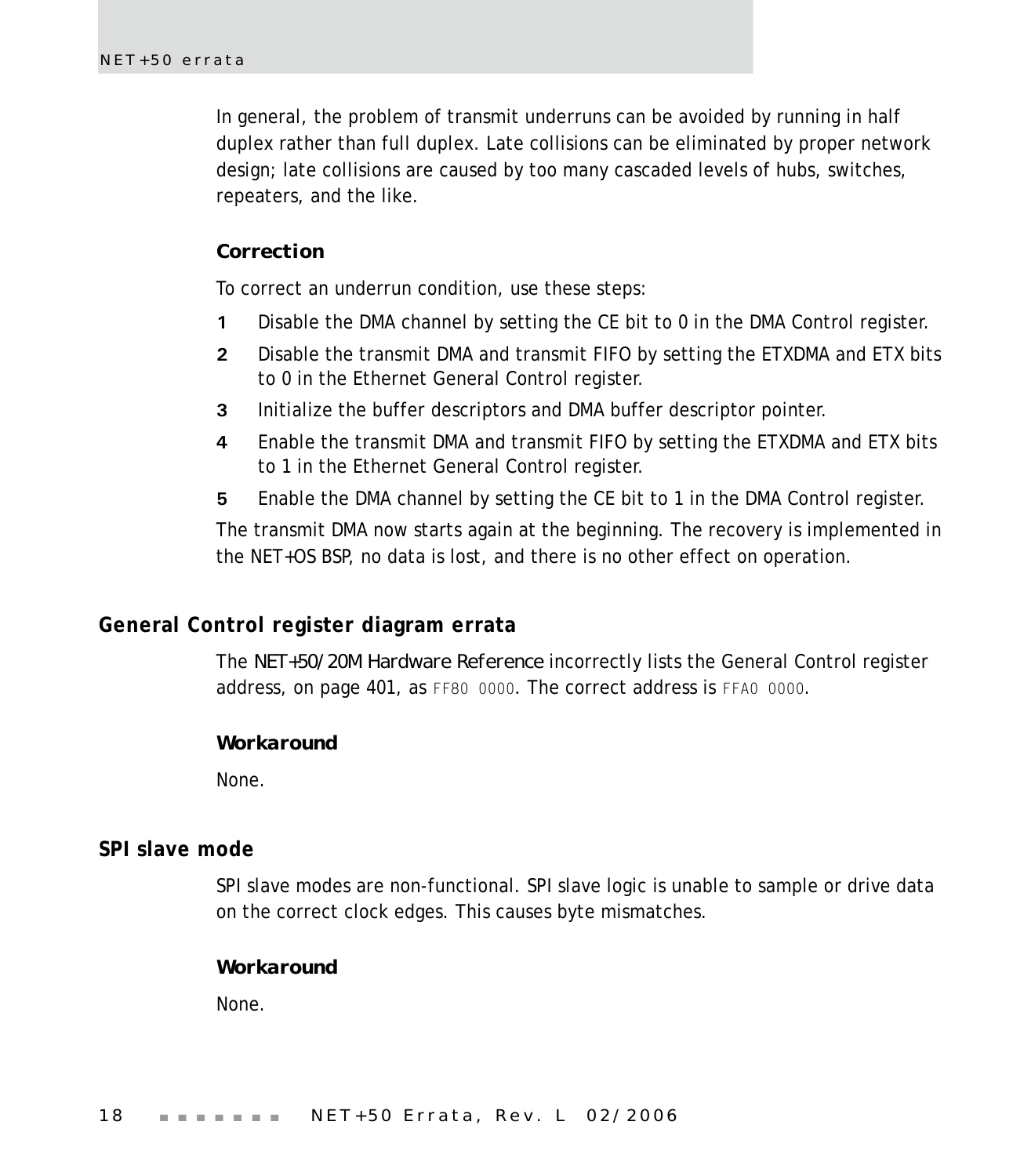# <span id="page-22-0"></span>**SPI master mode transmit**

When the transmit clock is set to inverted mode  $(TXCINV = 1)$ , the SPI master mode transmit cannot drive transmit data changes on the correct transition of the transmit clock, producing shift errors as shown:

| <b>TXCINV</b> | <b>CLKINV</b> | <b>Description</b>                                                  | What happens                     |
|---------------|---------------|---------------------------------------------------------------------|----------------------------------|
| Ω             | 0             | Clock idles low, data changes falling clock edge<br>(Default)       | Operates correctly               |
| 0             |               | Clock idles high, data changes rising clock edge Operates correctly |                                  |
|               | 0             | Clock idles low, data changes rising clock edge                     | <b>Shift error</b><br>DO NOT USE |
|               |               | Clock idles high, data changes falling clock edge                   | <b>Shift error</b><br>DO NOT USE |

TXCINV = Transmit clock invert

 $C$ LKINV =  $C$ lock invert

## *Workaround*

None. In SPI transmit mode, set TXCINV = 0 only. See Table 96: Serial Channel Bit-Rate register definition in the *NET+ 50/20M Hardware Reference*.

# <span id="page-22-1"></span>**Error in ENI notation for FIFO Mask/Status register**

The ENI notation above the FIFO Mask/Status register illustration (p. 396 in the *NET+50/20M Hardware Reference*) is incorrect.

- $\blacksquare$  The current notation is  $ENI \Rightarrow 1004$ .
- $\blacksquare$  The correct notation is  $FNI \Rightarrow 1,0004$ .

#### *Workaround*

None.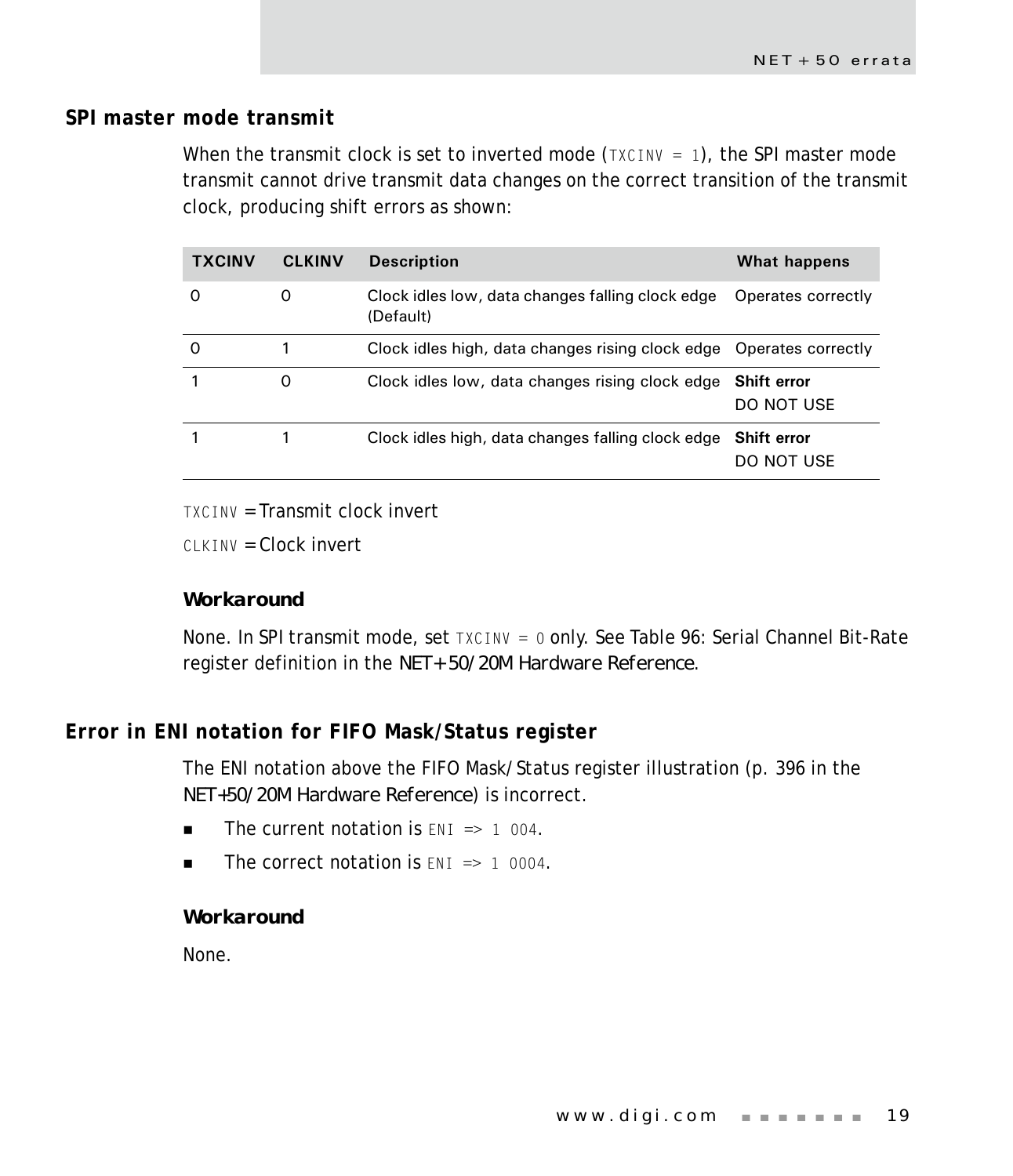# <span id="page-23-0"></span>**Incorrect description of GPIO port resets**

The *Net+50/20M Hardware Reference* states incorrectly that the PORTA, PORTB, and PORTC GEN module fields are not reset on software reset.

#### *Workaround*

None necessary. The PORTA, PORTB, and PORTC GEN module fields are reset during powerup, \*RESET, watchdog conditions, and software reset.

# <span id="page-23-1"></span>**SRAM and FastPage & EDO DRAM timing**

The *Net+50/20M Hardware Reference* incorrectly describes the null periods between memory transfers.

Note 1 for Figures 66 through 69 (SRAM Async) should read as follows:

**1** There is always at least one null period between memory transfers. There can be more null periods if the next transfer is DMA. Thirteen clock pulses are required for DMA context switching.

Note 1 for Figures 61 through 65 (SRAM Sync) and Figures 71 through 73 (FastPage and EDO) should read as follows:

**1** There can be null periods between memory transfers if the next transfer is DMA. Thirteen clock pulses are required for DMA context switching.

#### *Workaround*

None.

# <span id="page-23-2"></span>**External peripheral DMA support**

The *Net+50/20M Hardware Reference* incorrectly states on page 194:

**Note:** You can use (turn on) only one DMA channel at a time.

The Net+50 allows the use of one *pair* of channels at a time. The corrected note should read:

**Note:** Use channels 3 and 4 *or* channels 5 and 6. You cannot use both channel pairs simultaneously.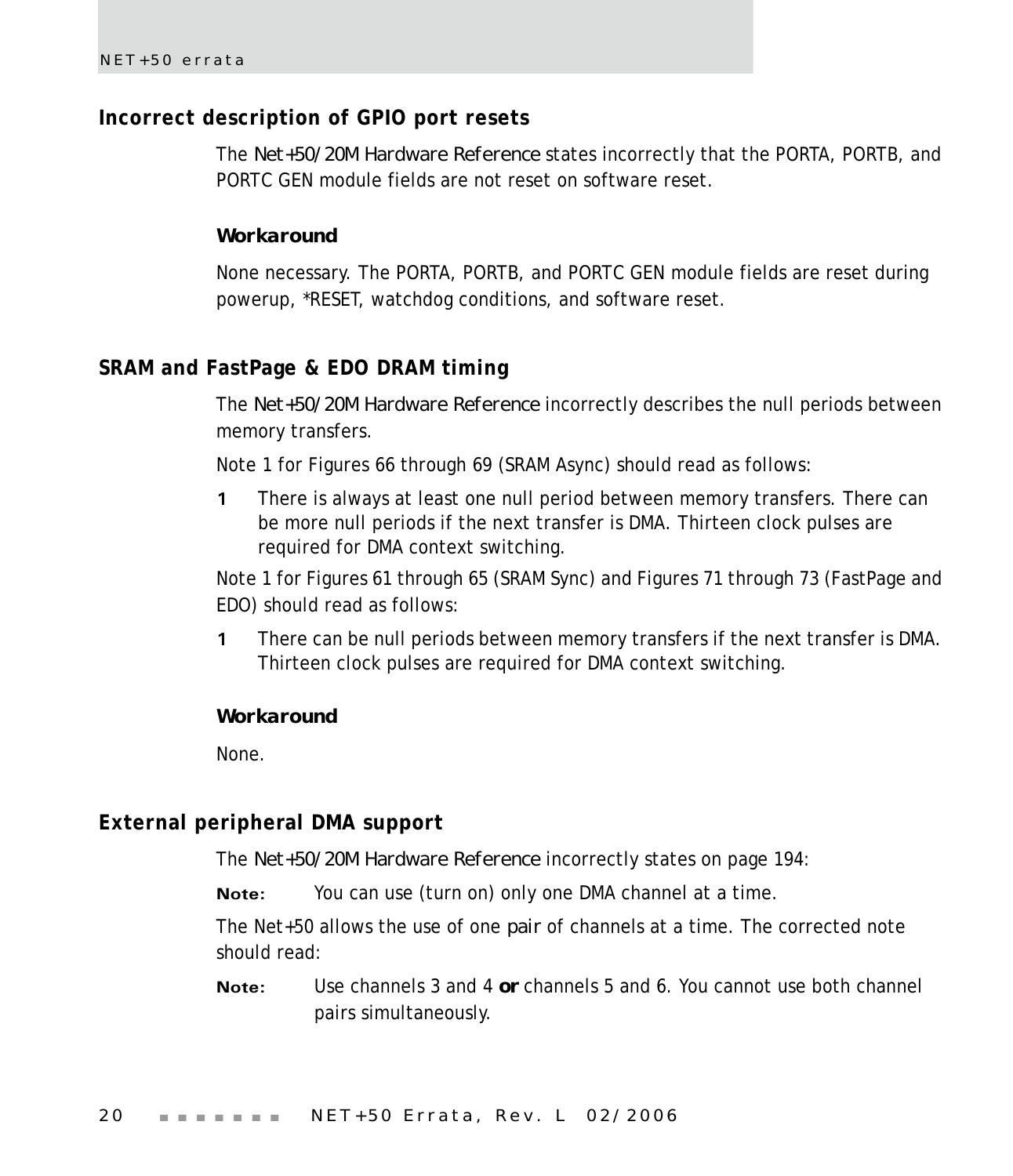#### *Workaround*

None required.

## <span id="page-24-0"></span>**Corrupt Ethernet receive packets**

Under extremely rare conditions, packets passed between the EThernet MAC and the receive FIFO have a packet word transferred twice. The last word of the packet is then dropped. For those Ethernet packets where the higher level protocol does not provide a checksum, corrupted data might be passed to the application.

The problem frequency has been measured at Digi. Tests have shown frequency at one in 20 million for large packets (1518 bytes) and approximately one in 10-500 million for small packets (64 bytes).

#### *Workaround*

Using standard protocols such as TCP/IP or UDP with checksum selected, bad packets are discarded by the stack. Retransmission is requested, as appropriate, for the bad packets. Note, however, that implementing the checksum results in latency and performance degradation.

For protocols that do not have built-in error checking, the Ethernet driver provides a software workaround. You can enable an #ifdef statement to perform a software checksum. For more information, go to the support website page and look for the application note called *Porting Ethernet Software CRC to NET+OS 5.0, 5.1, and 6.0*.

# <span id="page-24-1"></span>**Transmit buffer closed bit is not functional (SPI only)**

The transmit buffer closed (TXBC) bit, D01, in Serial Status Register A (Serial Controller module) does not work as described.

#### *Workaround*

To determine when the last character has been transmitted, use the software workaround for the mode you are using: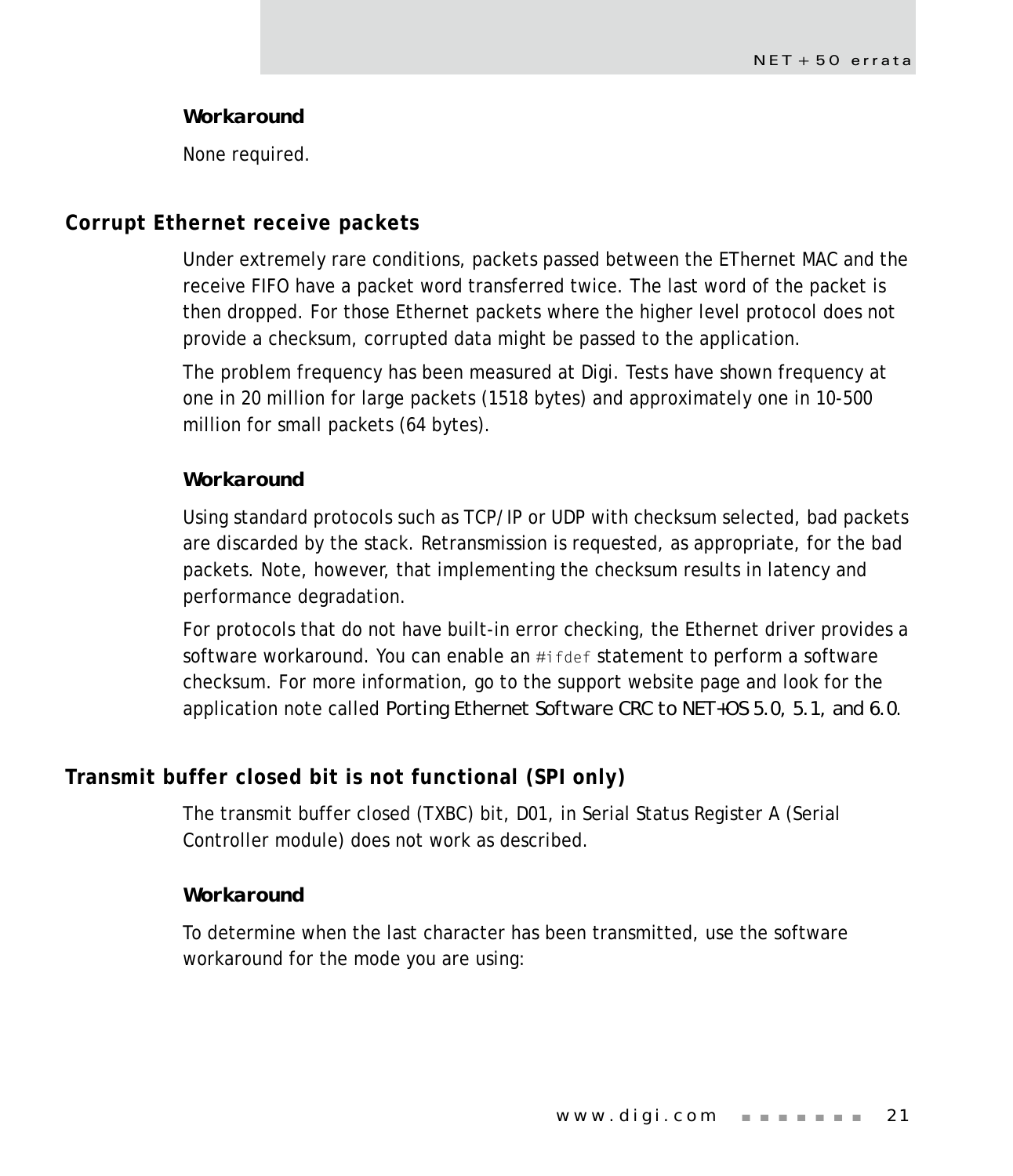#### **Interrupt mode:**

There are three options in interrupt mode:

- **1** Waiting
	- If the FIFO was filled using byte writes, wait 9 character times.
	- If the FIFO was filled using word writes, wait 33 character times.
- **2** Polling TXEMPTY

Poll TXEMPTY (bit 0) in Serial Channel Status Register A. When the bit indicates empty, allow 1 character time to let the last character exit the shift register.

**3** Using TXHALF interrupt

You can use this method when filling the FIFO using word writes (32-bit transfers).

Enable the TXHALF interrupt by setting bit 2 in Serial Channel Control Register A. When this interrupt occurs, it indicates that there are no more than 16 bytes remaining in the FIFO. Once it occurs, wait 17 character times — 16 plus 1 character time to allow the last character to exit the shift register.

#### **DMA mode:**

Wait 33 character times after receiving the DMA complete interrupt.

## <span id="page-25-0"></span>**Transmit FIFO timing issue**

When transmitting characters from the FIFO, you must be sure each character is shifted out before the next character is processed. Otherwise, the first clock and data bit of the new character can be corrupted.

#### *Workaround*

Use the software workaround for the mode you are using: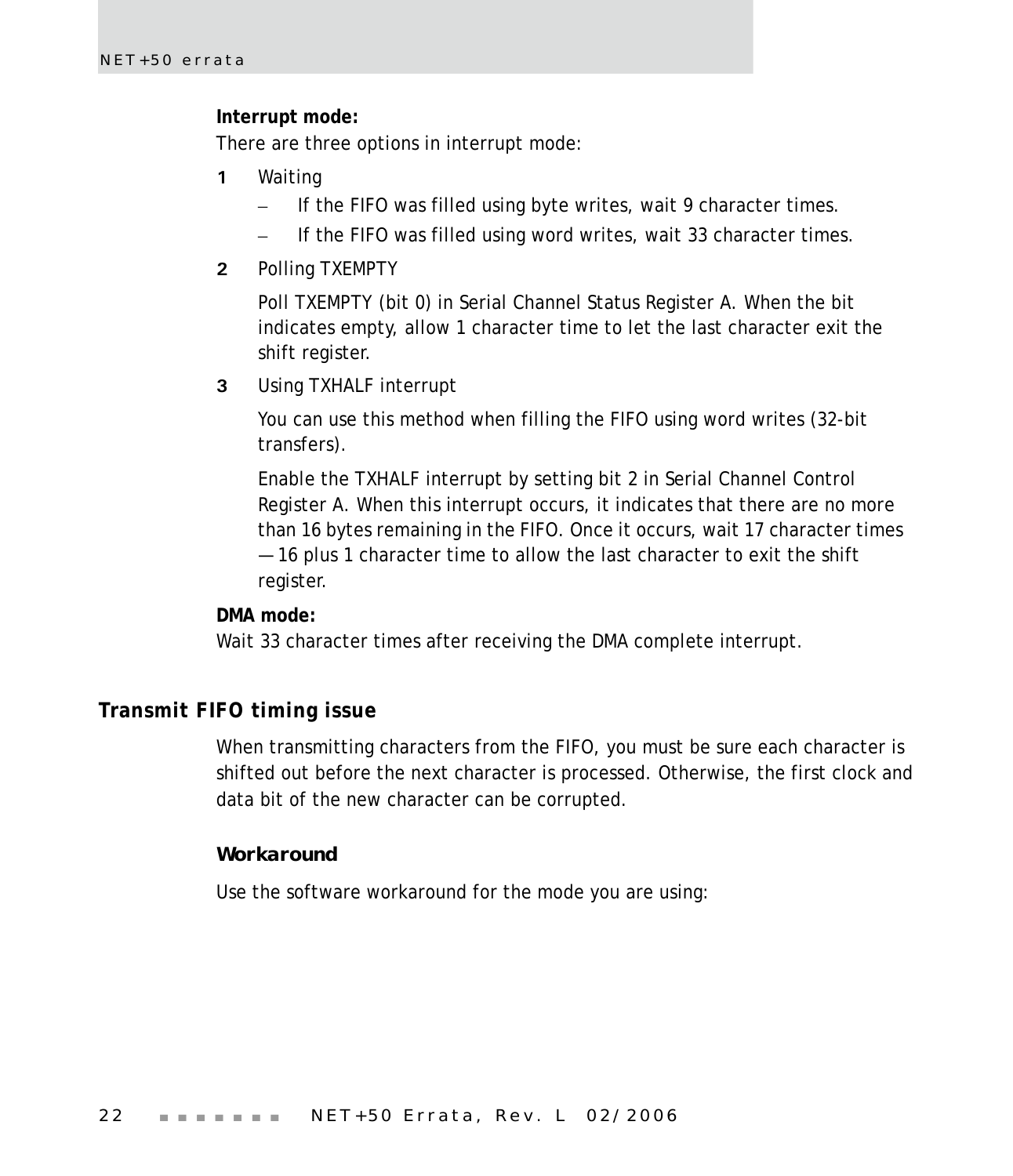#### **Interrupt mode:**

For all but the first character, check the TXEMPTY bit (D00 in the Serial Status Register A).

- If the TXEMPTY bit is not set, write the next character within 1 character time.
- If the TXEMPTY bit is set, wait 1 character time plus 1 bit time before writing the next character.

#### **DMA mode:**

You should not have a problem with this issue when working in DMA mode.

# <span id="page-26-0"></span>**External use of TA\* and TEA\***

Note these issues for TA\* and TEA\*:

- **TEA\*.** Externally generated TEA\* burst cycles can cause failures.
- **TA\*.** External TA\* can be used only in single cycle mode, to terminate chip selects with 8, 16, and 32 bus widths.

#### *Workaround*

The TA\* signal in the NET+50 must be synchronized with BCLK, and last for one BCLK.

The internal TA synchronizer settings must be as shown:

- Chip Select Option Register B: SYNC 1 stage (01)
- System Control register BSYNC: 1 stage (00)

Both TA\* and TEA\* should have external 490-510 ohm pullups.

**Note:** TEA\* is never driven by the external device.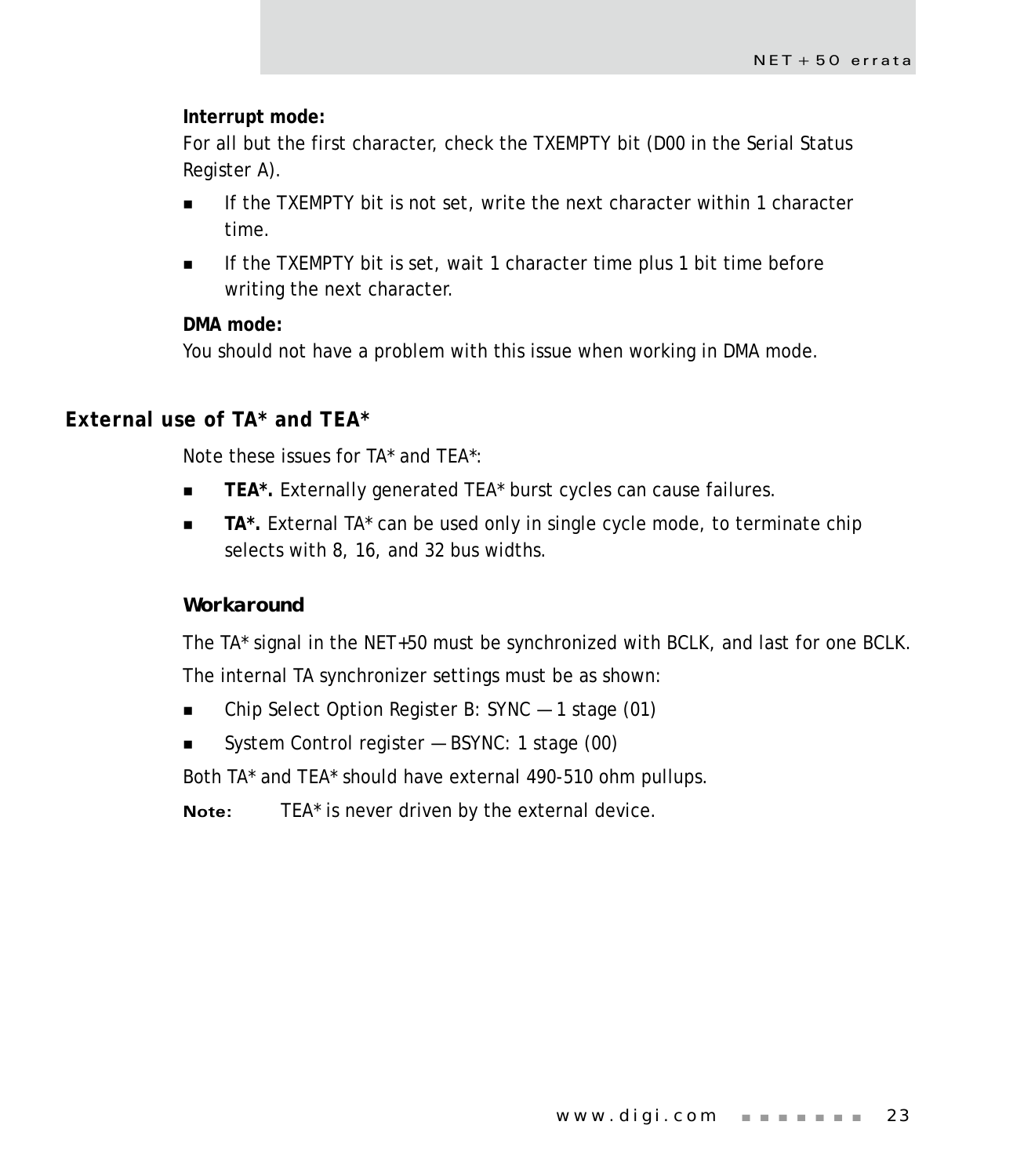# <span id="page-27-0"></span>**Design aids**

a se a súa ar **CONTRACTOR** . . . . . . . . . . . . . a a  $\mathbf{m}$  $\label{eq:3.1} \mathbf{H} = \mathbf{H} + \mathbf{H} + \mathbf{H} + \mathbf{H} + \mathbf{H} + \mathbf{H}$  $\sim 10$  $\mathbf{H}$  ,  $\mathbf{H}$  ,  $\mathbf{H}$ ×  $\mathbb{R}^n$ 

These design aids are available for download from the Digi website:

- A simplified Net+50 BGA pinout diagram.
- A recommended Net+50 minimum configuration guide.